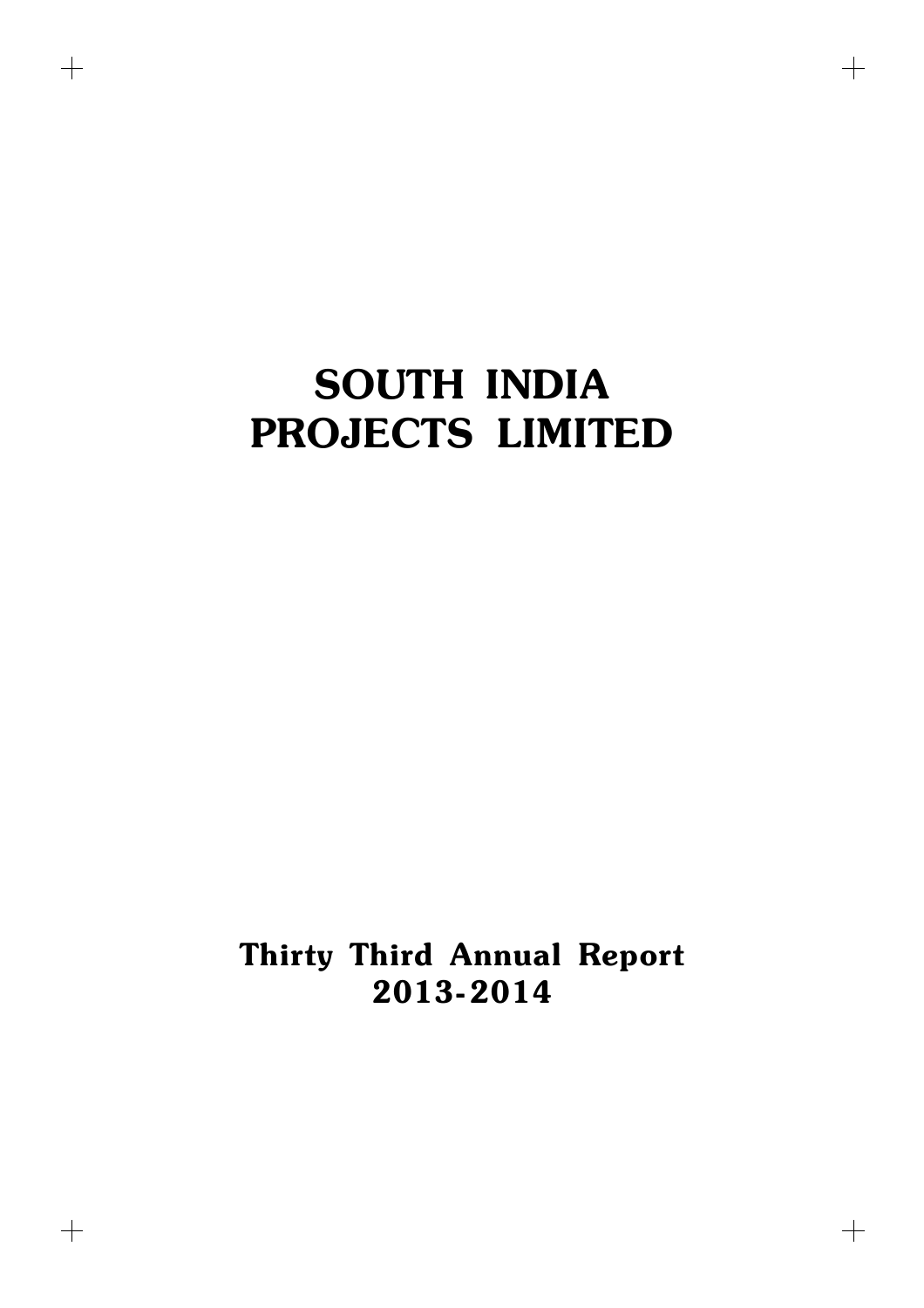$\!+\!$ 

 $+$ 

 $+$ 

 $+$ 

# **BOARD OF DIRECTORS**

| SHRI JAI PRAKASH TANTIA    |        | <b>DIRECTOR</b>             |
|----------------------------|--------|-----------------------------|
| SHRI AKASH TANTIA          |        | <b>DIRECTOR</b>             |
| SHRI PRADEEP CHHOTARIA     | $\sim$ | <b>INDEPENDENT DIRECTOR</b> |
| SHRI AMITABH KEJRIWAL      |        | <b>INDEPENDENT DIRECTOR</b> |
| <b>SHRI PREMJEET SINGH</b> |        | <b>INDEPENDENT DIRECTOR</b> |

# **AUDITORS**

M/S. S. K. SONI & CO. Chartered Accountants, 36, Strand Road, Kolkata - 700 001

# **REGISTERED OFFICE**

5 & 6, Fancy Lane, 8th Floor, Kolkata - 700 001 E-mail ID : southindiaprojectslimited@gmail.com Website : www.southindiaprojectslimited.in

# **REGISTRAR AND SHARE TRANSFER AGENTS**

M/S. NICHE TECHNOLOGIES PRIVATE LIMITED 71, B. R. B. Basu Road, D-511, Bagree Market, Kolkata - 700 001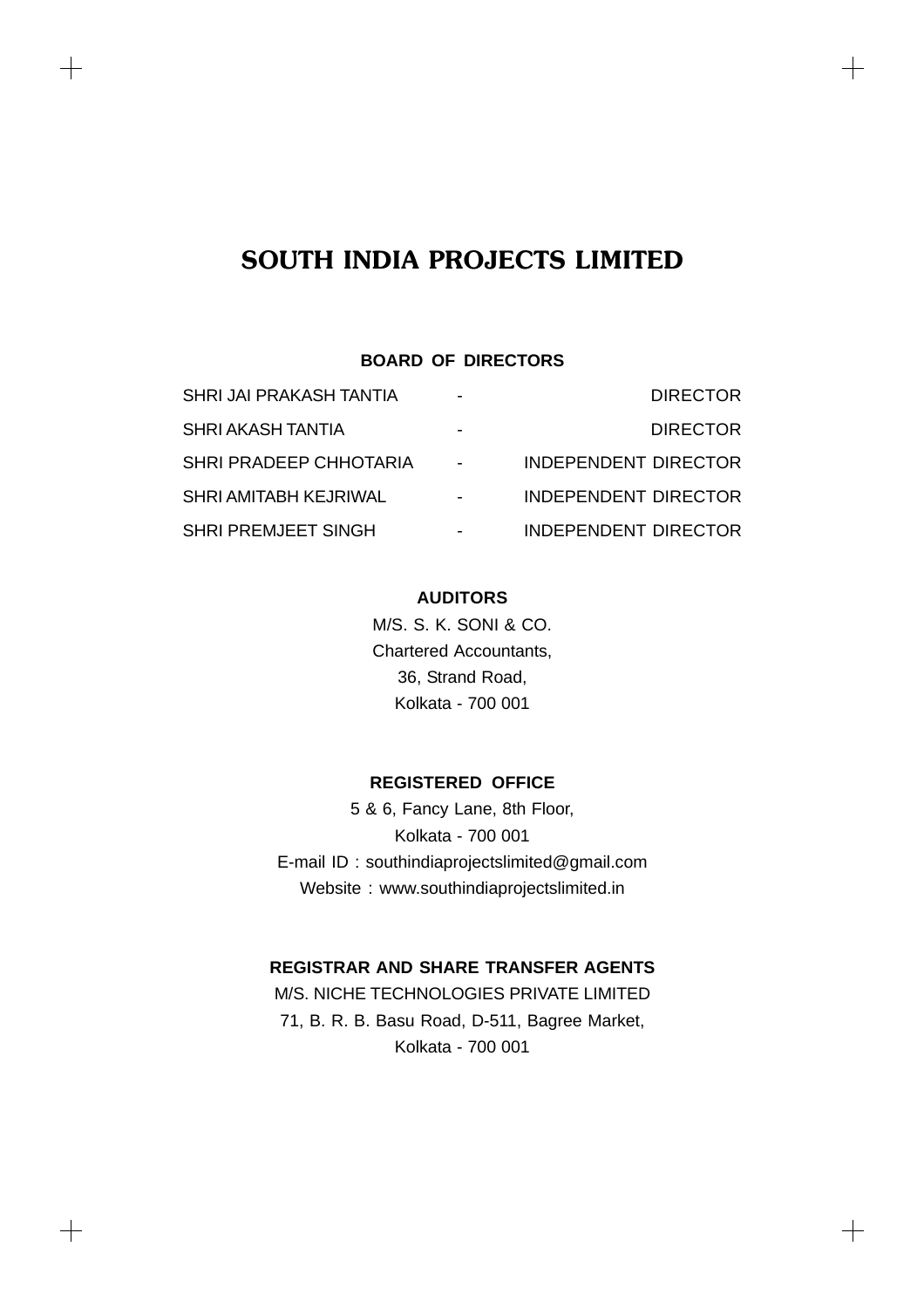$\hspace{.1cm} +$ 

# **Directors' Report**

Dear Members,

The Board of Directors of South India Projects Limited are pleased to present the Thirty Third Annual Report for the Financial Year ended 31st March, 2014, together with the Auditors' Report and Audited Accounts for the Financial Year 2013- 2014.

### **FINANCIAL RESULTS :**

The summarized performance of the Company for the Financial Years 2013-2014 and 2012-2013 are as under :

|                                                                 |                          | (Amount Rs. in lacs)     |
|-----------------------------------------------------------------|--------------------------|--------------------------|
|                                                                 | Year ended<br>31-03-2014 | Year ended<br>31-03-2013 |
| <b>Total Revenue</b>                                            | 76.29                    | 70.61                    |
| Profit / Loss before Finance Cost, Depreciation<br>and Taxation | 59.91                    | 44.19                    |
| Less: Finance Cost                                              | 0.30                     | 0.31                     |
| Less: Depreciation                                              | 1.71                     | 1.56                     |
| Less: Provision for Taxation                                    | 15.78                    | 11.47                    |
| Profit / (Loss) for the Year                                    | 42.12                    | 30.85                    |

# **FINANCIAL PERFORMANCE :**

During the year under review, your Company achieved revenue from operations of Rs. 70.62 Lacs as against Rs 65.38 Lacs in the Previous Year and recorded Profit before Finance Cost, Depreciation and Taxation of Rs. 59.91 Lacs as against Rs. 44.19 Lacs in the Financial Year 2013- 2014.

# **DIVIDEND :**

The Board of Directors of your Company has decided not to declare any Dividend during the Financial Year so as to retain the earnings for better working in the future.

# **FIXED DEPOSITS :**

Your Company has not accepted any public deposits and, as such, no amount on account of principal or interest on public deposits was outstanding as on the date of the Balance Sheet.

### **SUBSIDIARY COMPANIES :**

Your Company do not have any Subsidiary Company as on the date of the Balance Sheet.

### **ISSUE OF BONUS SHARES :**

The Company issued and allotted 10,37,738 bonus shares of face value of Rs. 10/ - each on 21.05.2014 at a ratio of 13:25 (i.e thirteen equity shares for every twenty five equity shares already held) to the members of the Company. Pursuant to the said allotment, the total issued and paid-up Capital of the Company has increased to Rs. 3,03,33,880/- comprising of 30,33,388 equity shares of face value of Rs. 10/- each.

### **LISTING :**

 $+$ 

The equity shares of the Company are presently listed on The Calcutta Stock Exchange Ltd. and the listing fees up to the Financial Year 2014-2015 have been paid.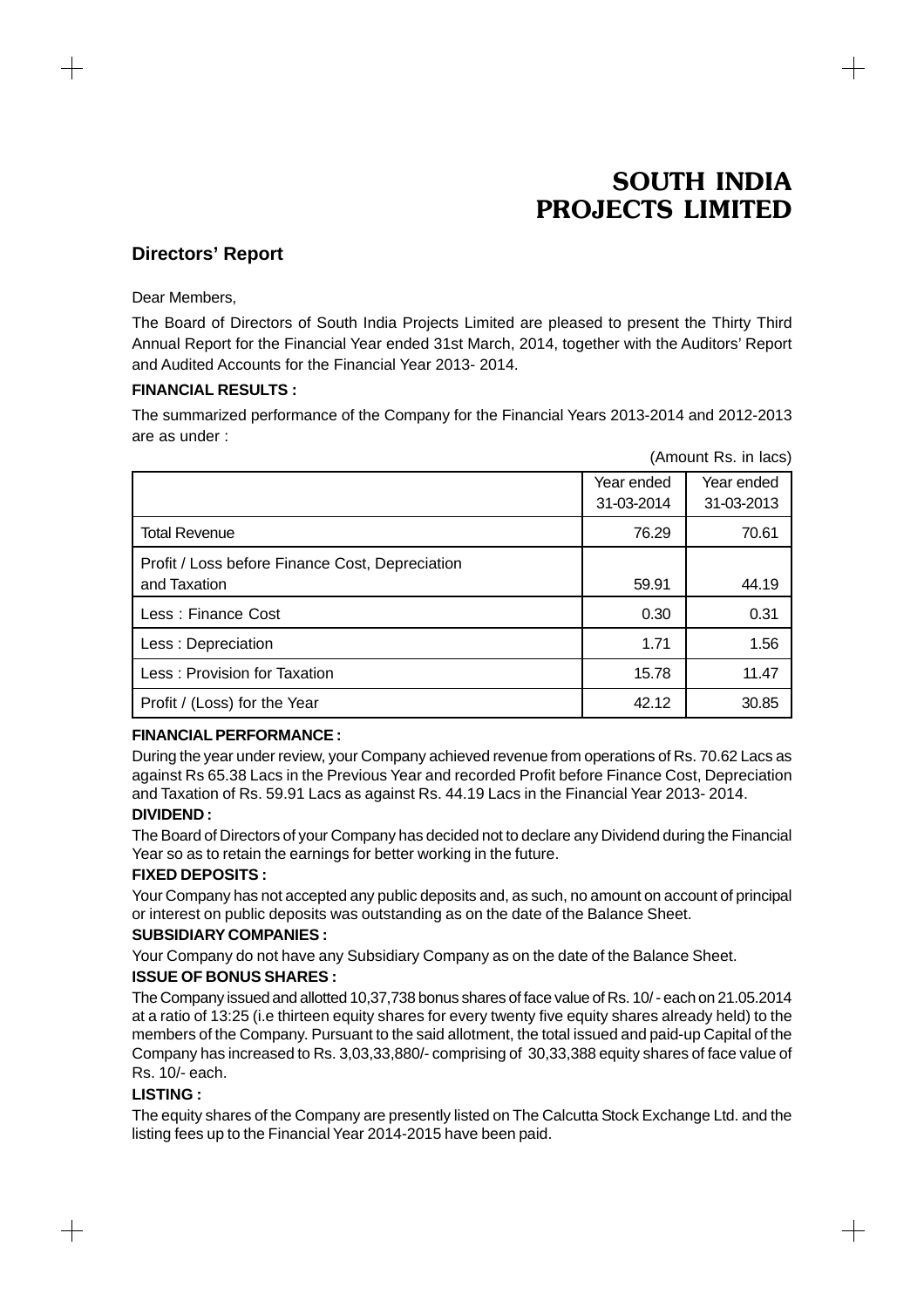# **DIRECT LISTING ON PLATFORM OF THE BSE LIMITED :**

Yours Directors are pleased to inform you that your Company proposes to get its equity shares listed on the BSE Limited under the platform of "BSE Limited Direct Listing".

# **DIRECTORS :**

At the ensuing Annual General Meeting. Shri Jai Prakash Tantia, Director retire by rotation in terms of the Articles of Association of the Company and being eligible, offers himself for reappointment.

During the Year, the Board of Directors appointed Mr. Premjeet Singh as Independent Director of the Company on 26th March, 2014 as an Additional Director of the Company. In terms of Section 149 of the Companies Act, 2013 (to the extent notified) the Board proposes appointment of Mr. Premjeet Singh, Mr. Amitabh Kejriwal and Mr. Pradeep Chhotaria who are Independent Directors as Non Rotational Directors for a period of five years at the ensuing Annual General Meeting.

The Company has received declarations from all the Independent Directors of the Company confirming that they meet with the criteria of independence as prescribed under both Section 149 of the Companies Act, 2013 and Clause 49 of the Listing Agreement with the Stock Exchanges.

A brief resume of Director(s) retiring by rotation seeking appointment/ re- appointment at the ensuing Annual General Meeting, nature of their expertise in specific functional areas and names of companies in which they hold Directorship and/or Membership/Chairmanship of Committees of Board, as stipulated under clause 49 of the Listing Agreement with the Stock Exchanges, shall be accompanied to the notice for the ensuing 33rd Annual General Meeting.

# **DIRECTORS' RESPONSIBILITY STATEMENT :**

Pursuant to sub-section 2AA of Section 217 of the Companies Act, 1956 ('the old Act') and corresponding sub-section 5 of Section 134 of the Companies Act, 2013 ('the new Act') the Board of Directors here by state and confirm that :

- In the preparation of the annual accounts, the applicable accounting standards have been followed along with proper explanation relating to material departures;
- Appropriate accounting policies have been selected and applied consistently and have made judgements and estimates that are reasonable and prudent so as to give a true and fair view of the state of affairs of the Company as at 31.03.2014 and of the profit of the Company for the year ended 31.03.2014;
- The Directors had taken proper and sufficient care for the maintenance of adequate accounting records in accordance with the provisions of the Companies Act, 1956 for safeguarding the assets of the Company and for preventing and detecting fraud and other irregularities;
- The Directors had prepared the annual accounts on a going concern basis;
- The Company has devised proper systems to ensure compliances of all laws applicable to the Company;
- Internal financial controls have been laid down and such internal financial controls are adequate and were operating effectively.

# **COMPLIANCE CERTIFICATE :**

A separate section on Corporate Governance forming part of the Director's Report and the certificate from the Company's Auditors confirming the compliance of conditions on Corporate Governance as stipulated in 'Clause 49' of the Listing Agreement is not included in the Annual Report as it is applicable since F.Y. 2014- 2015.

# **GENERAL RESULTS :**

 $+$ 

During the year under review the funds of the Company were deployed in the Stock Market and other fixed interest beating instruments which have been reflected in the Accounts.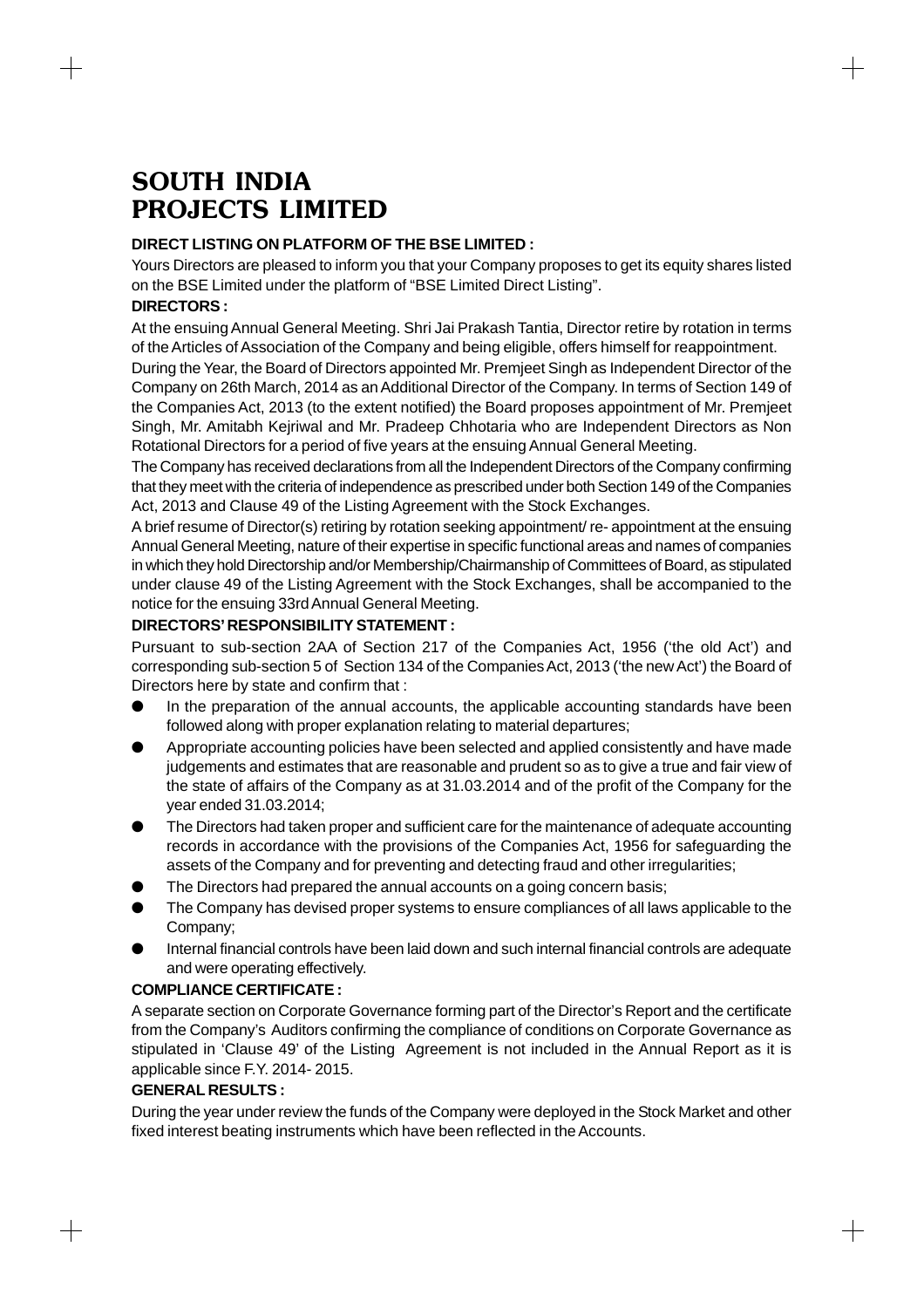# **CORPORATE GOVERNANCE REPORT AND MANAGEMENT DISCUSSION AND ANALYSIS REPORT :**

Pursuant to the allotment of 10,37,738 bonus shares on 21.05.2014, the Corporate Governance is applicable to the Company w.e.f. Financial Year 2014-15. Accordingly, your Company is committed to maintain the highest standards of ethics and governance, resulting in enhanced transparency for the benefit of all stakeholders. As per the Clause 49 of the Listing Agreement with the Stock Exchanges, and the requirements set out by the Securities and Exchange Board of India, the Company confirms to the norms of Corporate Governance as envisaged in the Companies Act and the Listing Agreement with the Stock Exchanges w.e.f. Financial Year 2014- 2015. A separate section on Management Discussion and Analysis on Corporate Governance, a Report on the composition of the Committee for Corporate Governance are annexed to this report as Annexure 1 & Annexure 2. The Company has adopted Code of Conduct, which is applicable to the Board members and senior management, in accordance with the recently enacted statutory changes as applicable to the Company w.e.f Financial Year 2014-15.

# **CONSERVATION OF ENERGY, TECHNOLOGY ABSORPTION AND FOREIGN EXCHANGE EARNINGS AND OUTGO :**

The Company is a Non Banking Financial Company and therefore information relating to Conservation of Energy and Technology Absorption are not applicable.

The Company has neither earned nor used any foreign exchange during the Financial Year under review.

# **AUDITORS :**

M/s. S. K. Soni & Co., Chartered Accountants, the Auditors of the Company, retires at the ensuing Annual General Meeting of the Company and are eligible for re-appointment. M/s. S. K Soni & Co., Chartered Accountants have confirmed that their re-appointment, if made, would be in accordance with the provisions of the Companies Act, 2013 and that they are not disqualified for re-appointment. M/s. S. K. Soni & Co., Chartered Accountants, if appointed in the ensuing Annual General Meeting, will be the Statutory Auditor of the Company and will hold the office from the conclusion of forthcoming 33rd Annual General Meeting till the conclusion of 36th Annual General Meeting.

# **OBSERVATION ON AUDIT REPORT :**

The observation of the Auditors and Notes on Accounts are self explanatory and in our opinion do not require any further comments and explanation.

### **PARTICULARS OF EMPLOYEES :**

The Company does not have any employee covered by the provisions of section 217(2A) of the Companies Act, 1956 ('the old Act') and corresponding Section 197 of the Companies Act, 2013 ('the new Act') read with Companies (Particular of Employees) Rules 1975, as amended.

# **ACKNOWLEDGEMENT :**

Your Directors wish to place on record their appreciation of the contribution of employees at all levels. Your Directors also take this opportunity to thank the Company's Bankers, Shareholders and all others concerned for their valuable support and co-operation extended to the Company.

For and on behalf of the Board Sd/- Place : Kolkata Jai Prakash Tantia Date : 30th May, 2014 **Director Director Director Director Director Director** 

 $\hspace{.1cm} +$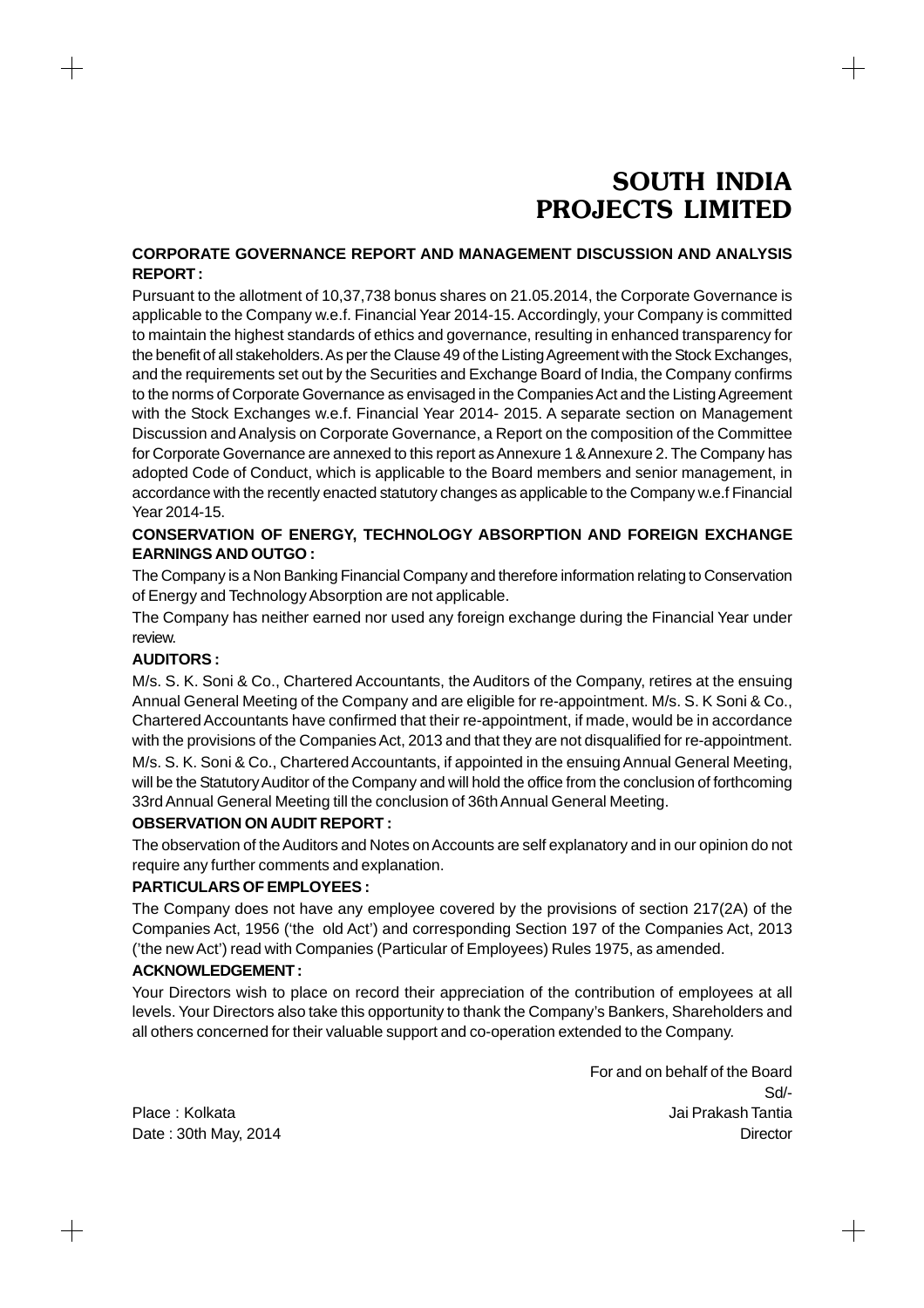# **ANNEXURE - 1 TO THE DIRECTORS' REPORT**

# **MANAGEMENT DISCUSSION AND ANALYSIS REPORT**

# **INDUSTRY STRUCTURE AND DEVELOPMENTS :**

The Financial Year 2013-14 continued to be challenging year for the Indian economy. The Indian economy witnessed its second successive year of below 5% growth, driven predominantly by a decline in financial savings, low business confidence and sluggish investment demand, resulting in a sharp deceleration in Industrial Growth. The recovery is likely to be a slow and long process. The high interest rates, stubborn retail inflation and lack of policy direction, combined with high level of Fiscal and Current Account Deficit (CAD) had an equally dampening effect on the Indian economy. Faced with compulsions to rein in the fiscal deficit, Government put the brakes on plan expenditure, as a result of which investment and consumption growth declined to their lowest levels in 11 years. In view of sticky retail inflation, RBI was compelled to increase the repo rate by 75 bps during the year. However, with retail inflation, as measured by the Consumer Price Index (CPI), dropping from 9.13% in December 2013 to 7.02% in May 2014, RBI held the policy rates steady in April 2014 and June 2014. RBI has further taken steps to inject liquidity in the banking system. Though both the fiscal deficit and CAD have narrowed, it is believed that the reduction in the fiscal deficit is temporary, which will catch up in the current financial year. The Balance of Payments situation however, appears to be comfortable.

# **OPPORTUNITIES & THREATS :**

The economy is expected to improve slowly in the current financial year. The forecast of GDP growth rate for 2014-15 is between 5.4% and 5.9% as compared to 4.7% in 2013-14. With the various steps taken by the Government to revive investment and growth in the economy the industrial growth is likely to improve from the later part of current Financial Year which may create new opportunity for the Company. However continuing uncertainty in the global market, higher trade deficit and high inflation may impact the financial market The Company is taking various steps to withstand the uncertainty in the Financial Market.

# **REGULATORY :**

 $+$ 

A Non-Banking Finance Company, is being regulated by department of Non-Banking supervision of Reserve Bank of India. Your Company is current under category of Non-Deposit taking Company so company is not within purview of various guidelines as applicable therein. However RBI has issued several guidelines applicable to Non-Deposit taking companies, notable among which are :

- Submission of Financial Results;
- Submission of Business-Continuity Certificate;
- To exercise the Fair Practice Code;
- Compliance with Prudential Norms.

Your Company is complying various statutory provisions such as Companies Act, Income tax, Service tax, Stock Exchanges Listing Agreement provisions and other applicable laws and regulations applicable to the Company.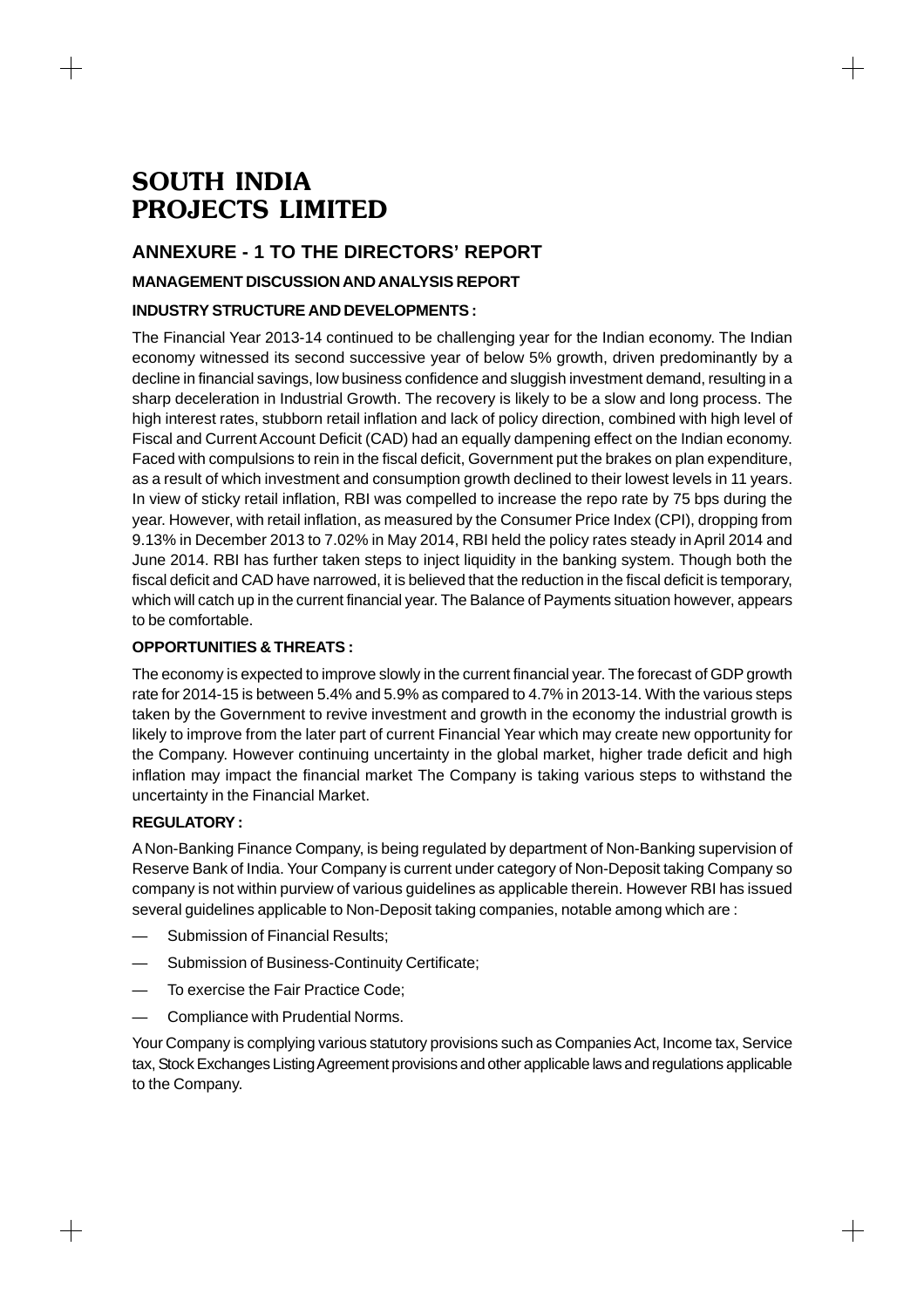### **SEGMENT-WISE OR PRODUCT-WISE PERFORMANCE :**

The business of the Company predominantly falls within a single primarily business segment viz. "Financial and Related Services" and hence the disclosure requirement of Accounting Standard- 17 "Segment Reporting" notified by the Central Government under Companies (Accounting Standards) Rules, 2006 is not applicable.

### **OUTLOOK :**

The index of industrial production in the year 2013-14 was lower at (—) 0.1% compared to 1.1% in the previous year. However it is likely to improve during the current financial year. The Indian electorate has voted overwhelmingly for stability. For the first time in nearly three decades, a non-coalition government is governing the country and expectations on the part of common people and industry alike, are running high. While business and investor sentiment has turned positive in the light of the mandate for stability, substantive changes on the ground may only come about in the later part of the year. There is a considerable improvement in the sentiment and outlook with a stable government The government as expected has taken various initiative to kick start investment, much needed development of infrastructure and reviving the stalled projects. GDP growth in 2014-15 is projected to improve, but is unlikely to exceed 6%, since the macro-economic corrections that India needs are not yet in place. Concerns around the real size of the fiscal deficit remain and inflation is still well above the RBI's 'comfort level'. Your Company will continue to strive for meaningful growth, focusing as always on superior credit quality, a balance portfolio mix and efficient cost management, in order to sustain profitability.

### **RISKS & CONCERNS :**

Non Banking finance companies face competition from each other & from banks as well. Change in government rules & regulations and change in regulatory policies of Reserve Bank of India may affect the business operations and profitability of company. Company may face risk of deterioration of quality of advances, which may wipe out the profits of company. Substantial activities of company include trading in shares and securities and accordingly the profitability of company depends upon volatility of stock market.

### **INTERNAL CONTROL SYSTEM AND ADEQUACY :**

Internal Control Systems has been designed to provide reasonable assurance that assets are safeguarded, transactions are executed in accordance's with management's authorization and properly recorded and accounting records are adequate for preparation of financial statements and other financial information Internal check is conducted on a periodical basis to ascertain the adequacy and effectiveness of internal control systems.

### **FINANCIAL PERFORMANCE :**

During the year under review, your Company achieved revenue from operations of Rs. 70.62 Lacs as against Rs. 65.38 Lacs in the Previous Year and recorded Profit before Finance Cost, Depreciation and Taxation of Rs. 59.91 Lacs as against Rs. 44.19 Lacs in the Financial Year 2013-2014.

For and on behalf of the Board Sd/- Place : Kolkata Jai Prakash Tantia Date : 30th May, 2014 **Director Director Director Director Director Director** 

 $\hspace{0.1mm} +\hspace{0.1mm}$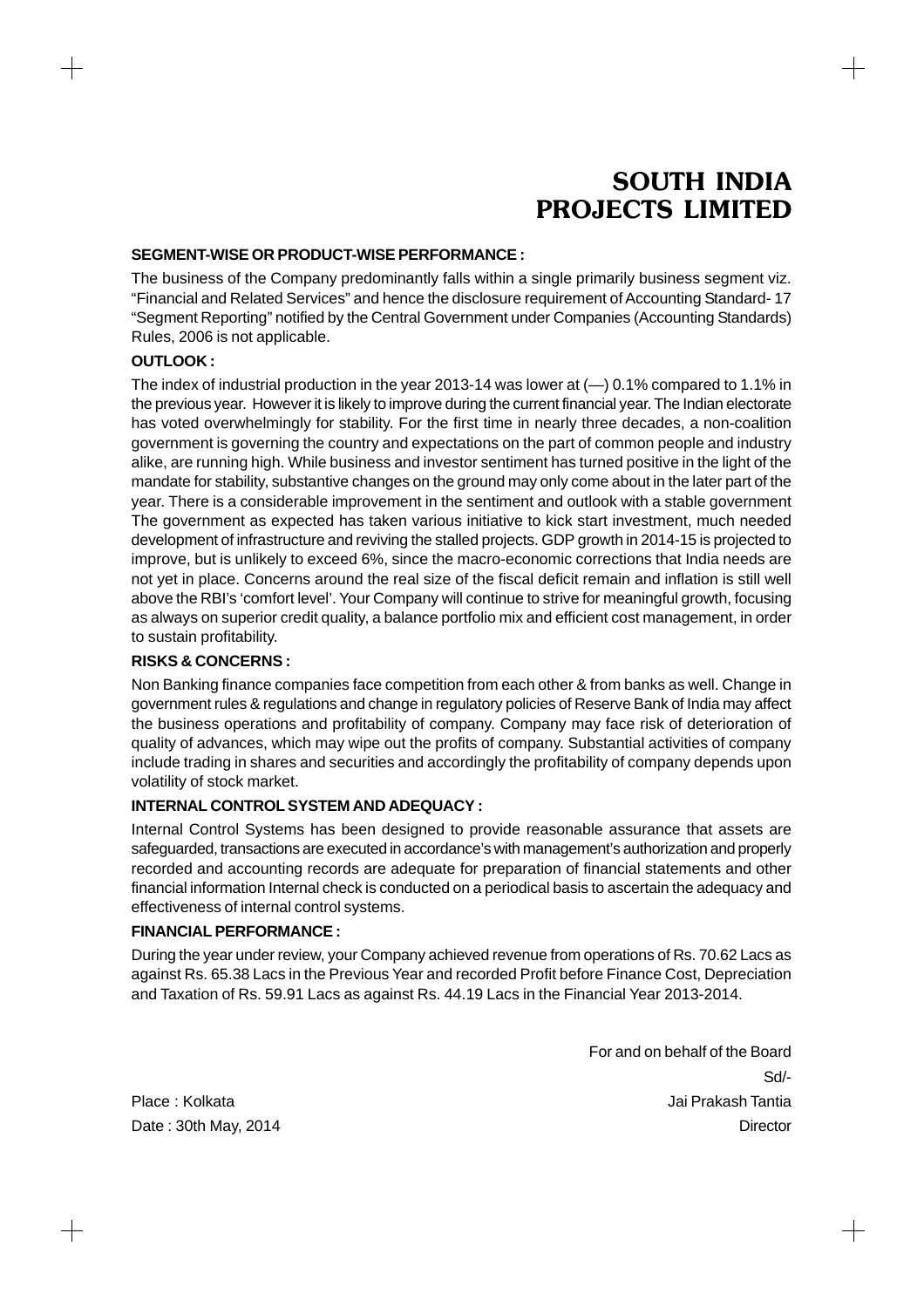# **ANNEXURE - 2 TO THE DIRECTORS' REPORT**

# **REPORT ON CORPORATE GOVERNANCE :**

Our Company stands committed to good corporate governance practices based on the principles such as accountability, transparency in dealings with our stakeholders, emphasis on communication and transparent reporting. The corporate governance framework is based on an effective independent Board, separation of the Board's supervisory role from the executive management team and constitution of the Board Committees, as required under law.

As stated above, pursuant to the allotment of Bonus Shares on 21.05.2014, the issued and paid -up share capital of the Company has increased to Rs. 3,03,33,880/- comprising of 30,33,388 equity shares of face value of Rs. 10/ - each and accordingly, we have constituted Committees on 30.05.2014 for the Financial Year 2013- 2014 in accordance with the Companies Act and the Listing Agreement with best practices in Corporate Governance.

The Board functions either as a full Board or through various committees constituted to oversee specific operational areas. Our executive management provides the Board detailed reports on its performance periodically.

The Composition of Board of Directors of the Company consists of qualified executive and non-executive directors. The Board is broad based and comprises of persons who have excelled in their respective areas having good standing. In accordance with requirement of the Listing Agreement with the Stock Exchange on Corporate Governance, following 3 committees have become operational for the Financial Year 2014-2015 pursuant to the applicability of the Corporate Governance on the Company :

# 1. **AUDIT COMMITTEE :**

The Company has constituted the Audit Committee comprising two Non-Executive Independent Directors and an Executive Non-Independent Director. The Composition of the Audit Committee was as follows :

| S. No.<br>Members of the Audit Committee |                             | Status whether Independent/Non Independent |  |  |
|------------------------------------------|-----------------------------|--------------------------------------------|--|--|
| 1.                                       | Amitabh Kejriwal (Chairman) | Non-Executive Independent                  |  |  |
|                                          | Premjeet Singh              | Non-Executive Independent                  |  |  |
| 3.                                       | Jay Prakash Tantia          | <b>Executive Non-Independent</b>           |  |  |

# **Role of Audit Committee :**

 $\pm$ 

The terms of reference of the Audit Committee are given below :

- 1. To investigate any activity within its terms of reference.
- 2. To seek information from any employee.
- 3. To obtain outside legal or other professional advice.
- 4. To secure attendance of outsiders with relevant expertise, if it considers necessary.
- 5. Oversight of the company's financial reporting process and the disclosure of its financial information to ensure that the financial statement is correct, sufficient, and credible.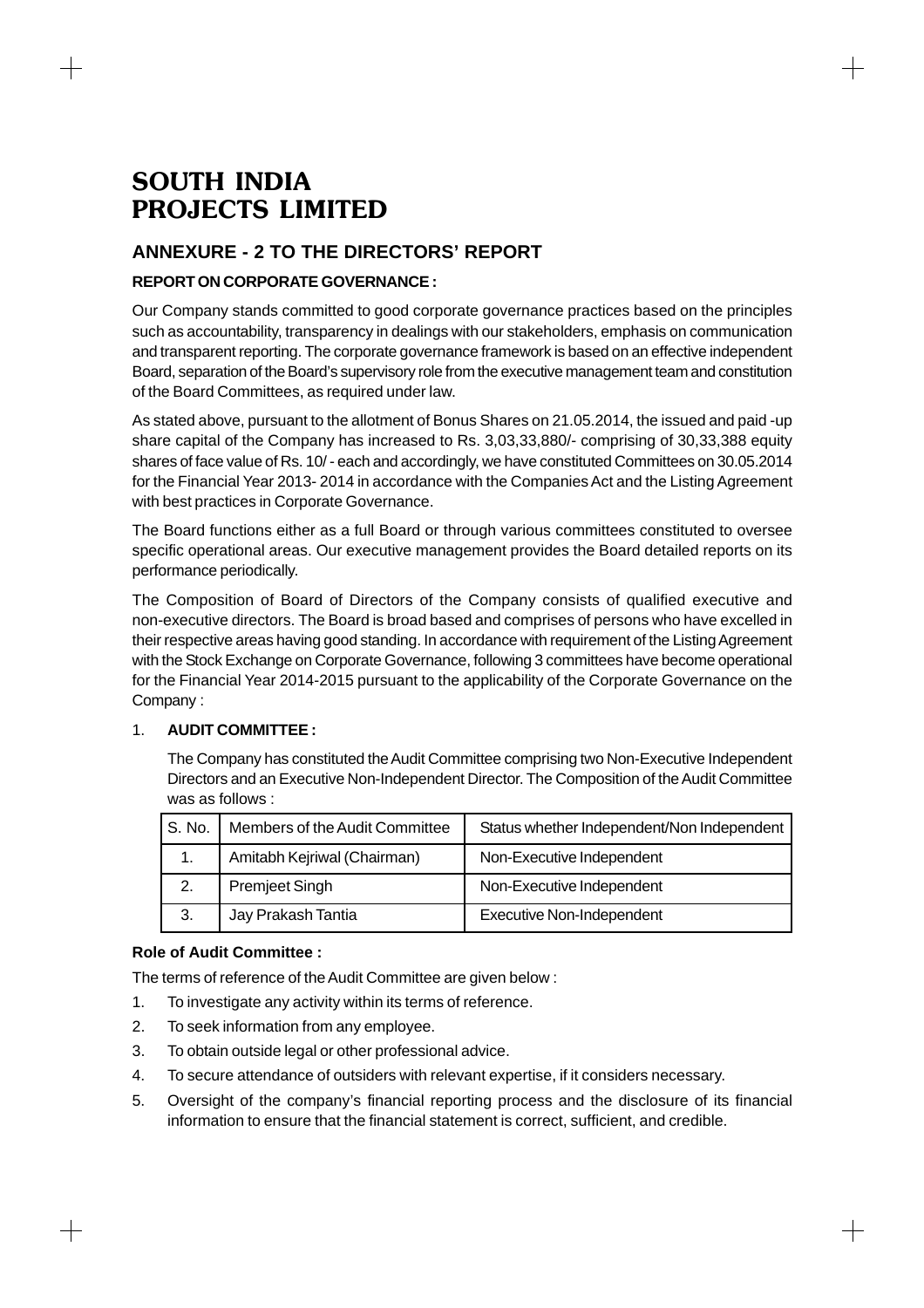$+$ 

- 6. Recommending to the Board, the appointment, re-appointment and, if required, the replacement or removal of the statutory auditor and the fixation of audit fees.
- 7. Approval of payment to statutory auditors for any other services rendered by the statutory auditors.
- 8. Reviewing, with the management, the annual financial statements before submission to the board for approval, with particular reference to :
	- Matters required to be included in the Directors' Responsibility Statement to be included in the Board's report in terms of clause (2AA) of section 217 of the Companies Act. 1956.
	- Changes, if any, in accounting policies and practices and reasons for the same.
	- Major accounting entries involving estimates based on the exercise of judgment by the Management.
	- Significant adjustments made in the financial statements arising out of audit findings.
	- Compliance with listing and other legal requirements relating to financial statements.
	- Disclosure of any related party transactions.
	- Qualifications in the draft audit report.

- 9. Reviewing, with the management, the quarterly financial statements before submission to the board for approval.
- 10. Reviewing, with the management, the statement of uses / application of funds raised through an issue (public issue, rights issue, preferential issue, etc.), the statement of funds utilized for purposes other than those stated in the offer document/prospectus/notice and the report submitted by the monitoring agency monitoring the utilization of proceeds of a public or rights issue, and making appropriate recommendations to the Board to take up steps in this matter.
- 11. Reviewing, with the management, performance of statutory and internal auditors, and adequacy of the internal control systems.
- 12. Reviewing the adequacy of internal audit function, if any, including the structure of the internal audit department, staffing, and seniority of the official heading the department, reporting structure coverage and frequency of internal audit
- 13. Discussion with internal auditors any significant findings and follow up there on.
- 14. Reviewing the findings of any internal investigations by the internal auditors into matters where there is suspected fraud or irregularity or a failure of internal control systems of a material nature and reporting the matter to the board
- 15. Discussion with statutory auditors before the audit commences, about the nature and scope of audit as well as post-audit discussion to ascertain any area of concern.
- 16. To look into the reasons for substantial defaults in the payment to the depositors, debenture holders, shareholders (in case of non-payment of declared dividends) and creditors.
- 17. To review the functioning of the Whistle Blower mechanism, in case if the same is existing.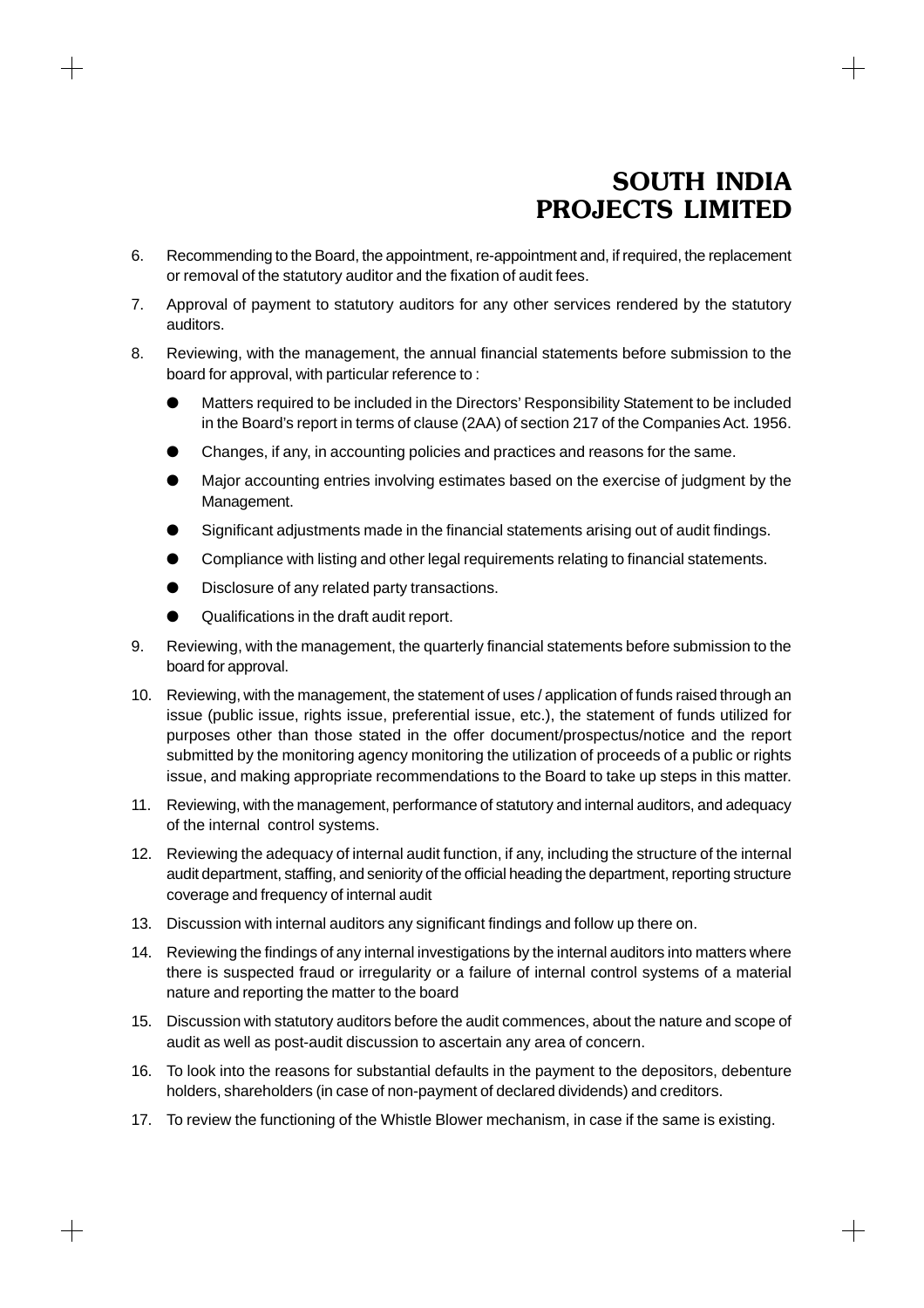- 18. Approval of appointment of CFO (i.e., the whole-time Finance Director or any other person heading the finance function or discharging that function) after assessing the qualifications, experience & background, etc. of the candidate.
- 19. Carrying out any other function as mentioned in the terms of reference of the Audit Committee.
- 20. Mandatorily reviews the important information of the Company.
- 21. Review the use/application of funds raised through an issue (public issues, right issues, preferential issues etc.) on a quarterly basis as a part of the quarterly declaration of financial results. Further, review on annual basis statements prepared by the Company for funds utilized for purposes other than those stated in the offer document. In addition, to carry out such other functions/ powers as may be delegated by the Board to the Committee from time to time.

### 2. **REMUNERATION COMMITTEE :**

The Company has constituted Remuneration Committee comprising two Non-Executive Independent Directors and a Non-Executive Non-Independent Director. The object of remuneration committee is to recommend/ review the remuneration of Managing Directors/whole-time Directors. The remuneration policy of the Company is directed towards rewarding performance and attracting new talents/retaining them. While deciding the remuneration, the Committee shall take into account the financial position of the Company, trend in the Industry, Appointee's qualification, experience, past performance, past remuneration etc.

| S. No.                      | Name of the Director  | Status whether Independent/Non Independent |  |  |
|-----------------------------|-----------------------|--------------------------------------------|--|--|
| Amitabh Kejriwal (Chairman) |                       | Non-Executive Independent                  |  |  |
| 2.                          | <b>Premjeet Singh</b> | Non-Executive Independent                  |  |  |
| 3.                          | Akash Tantia          | Non-Executive Non-Independent              |  |  |

# 3. **SHARE TRANSFER AND INVESTOR GRIEVANCE COMMITTEE :**

Our Company has constituted an Investors Grievance Committee which deals with the various matters relating to :

- Transfer / transmission of Shares / Debentures,
- Issue of duplicate Share Certificate,
- Review of shares dematerialised of investor's grievances,
- All other matter relating to Shares / Debentures.

### The Composition of the Committee is as follows :

| S. No. | Name of the Director         | Status whether Independent/Non Independent |
|--------|------------------------------|--------------------------------------------|
|        | Pradeep Chhotaria (Chairman) | Non-Executive Independent                  |
| 2.     | Premjeet Singh               | Non-Executive Independent                  |
| 3.     | Akash Tantia                 | Non-Executive Non-Independent              |

 $\hspace{0.1mm} +$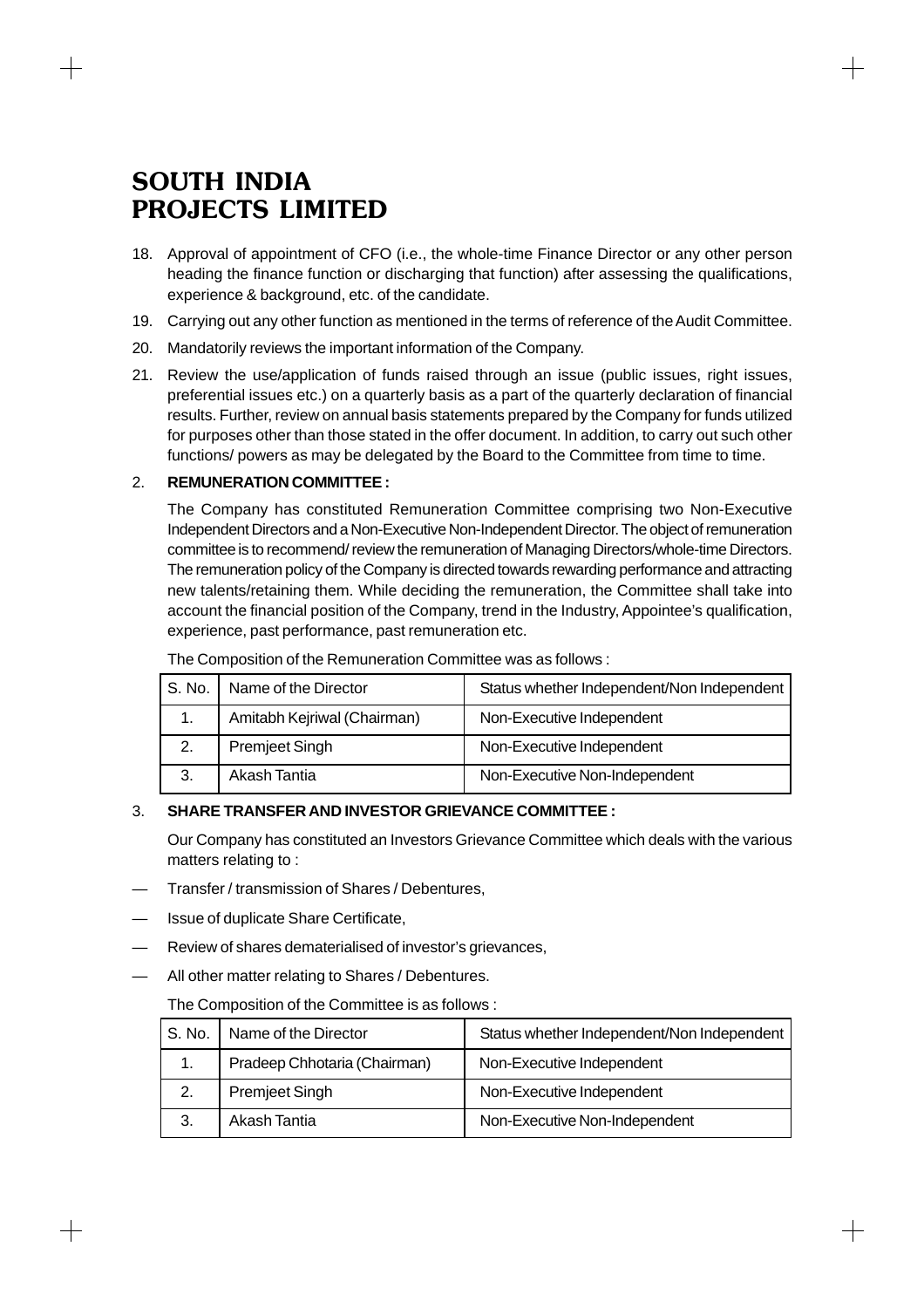$+$ 

### **Role of Share Transfer and Investor Grievance Committee :**

- The redressal of investors complaints viz. non-receipt of annual report, dividend payments etc.
- O Matters related to share transfer, issue of duplicate share certificate, dematerializations.
- Also delegates powers to the executives of our Company to process transfers etc.

# 4. **ANNUAL GENERAL MEETINGS :**

The details of date, time and location of Annual General Meeting (AGM) and Extraordinary General Meeting (EGM) held in previous three years are as under :

| AGM/EGM | Date       | Time       | Venue                                         |
|---------|------------|------------|-----------------------------------------------|
| 2013    | 24.09.2013 | 11:30 A.M. | 5 & 6, Fancy Lane, 8th Floor, Kolkata-700 001 |
| 2012    | 24.09.2012 | 10:00 A.M. | -do-                                          |
| 2011    | 23.09.2011 | 10:00 A.M. | -do-                                          |

### 5. **POSTAL BALLOT :**

 $+$ 

No Resolution has been passed during last three Financial Years through Postal Ballot Rules. At the forthcoming Annual General Meeting, there is no item on the agenda that needs approval by Postal ballot. No Court-convened Meetings were held during the last three years.

### 6. **MEANS OF COMMUNICATION :**

The quarterly / half yearly / Annual Financial Results of the Company are announced within the stipulated period and are normally published in English and Bengali newspapers.

# 7. **GENERAL SHAREHOLDERS MEETING :**

| a. | <b>Annual General Meeting</b>    |    |                                                                                                                                      |
|----|----------------------------------|----|--------------------------------------------------------------------------------------------------------------------------------------|
|    | Day, Date & Time                 | ÷. | Friday, the 29th September, 2014 at 11:00 A.M.                                                                                       |
|    | Venue                            |    | 5 & 6, Fancy Lane, 8th Floor, Kolkata - 700 001<br>(The Registered Office of the Company)                                            |
| b. | <b>Book Closure Date</b>         |    | 25th September to 29th September, 2014<br>(both days inclusive)                                                                      |
| c. | <b>Dividend Payment Date</b>     |    | Not applicable since dividend not recommended /<br>declared                                                                          |
| d. | <b>Financial Calender</b>        |    |                                                                                                                                      |
|    | Year Ending                      | ÷  | 31st March                                                                                                                           |
|    | <b>Annual General Meeting</b>    |    | September, 2014                                                                                                                      |
| е. | Listing on Stock Exchange        | ÷  | The equity shares of the Company are presently<br>listed at The Calcutta Stock Exchange Ltd.                                         |
| 8. | <b>Stock Market Information:</b> |    |                                                                                                                                      |
|    | Stock Code & ISIN                | ÷  | Scrip Code: 29373 ISIN: INE613C01018                                                                                                 |
| 9. | <b>Market Price</b>              | ÷  | The equity shares of the Company were lastly traded<br>on The Calcutta Stock Exchange Limited on<br>23.08.2001 at Rs. 2/- per share. |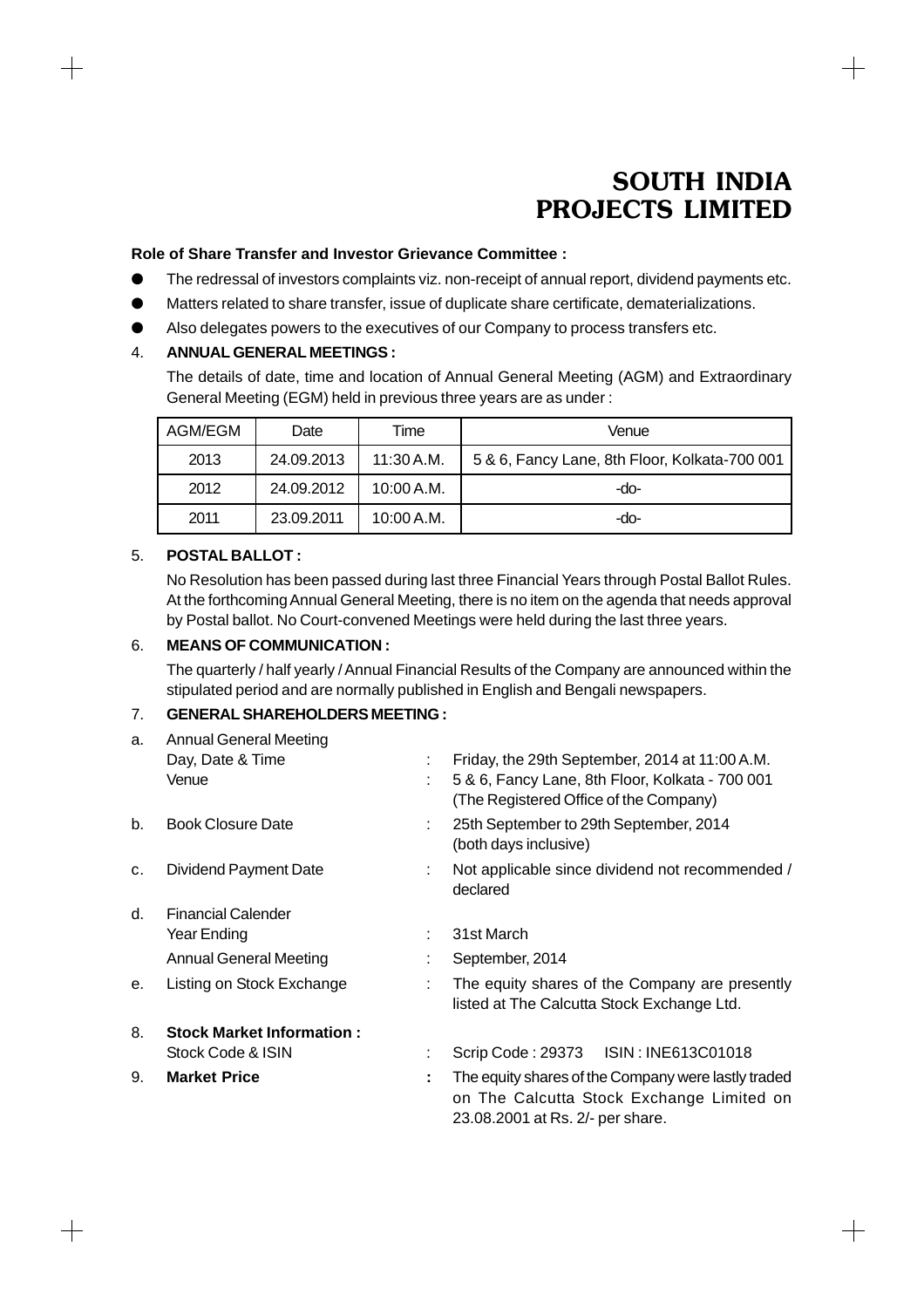$\hspace{0.1mm} +$ 

 $+$ 

| 10. | <b>Registrar &amp; Transfer Agents</b> | Niche Technologies Private Limited  |
|-----|----------------------------------------|-------------------------------------|
|     |                                        | 71, B.R.B. Basu Road, D-511         |
|     |                                        | Bagree Market, Kolkata - 700 001    |
|     |                                        | Tel No. : (033) 2235 7271 / 7270    |
|     |                                        | Fax No.: (033) 2215 6823            |
|     |                                        | E-mail: nichetechpl@nichetechpl.com |
|     |                                        |                                     |

### 11. **Share Transfer System :**

The power to transfer the shares is delegated to the aforementioned Registrar and Share Transfer Agent. Shares in the physical form with duly executed transfer deed can be sent to them for transfer and shares in the demat form can be sent through DP. If the documents are found correct and valid, the Shares are transferred, and if not found so, it is returned to the shareholder/ D.P. within prescribed time.

┼

 $+$ 

# 12. **DISTRIBUTION OF SHAREHOLDING AS ON 31ST MARCH, 2014**

| a) - | Distribution Schedule of South India Projects Limited ("the Company") |         |                     |            |
|------|-----------------------------------------------------------------------|---------|---------------------|------------|
|      | Distribution of                                                       | 1995650 | Equity Shares as on | 31.03.2014 |
|      |                                                                       |         |                     |            |

| Total nominal value of Rs.    |              | 19956500/- Nominal Value of each share Rs. 10/- |          |  |
|-------------------------------|--------------|-------------------------------------------------|----------|--|
| Total number of equity shares | 1995650      | Paid up value per share                         | Rs. 10/- |  |
| Distinctive Nos. from         | 1 to 2236220 |                                                 |          |  |

| No. of Shares        | <b>Share Holders</b> |                              | No. of Shares |                            |  |
|----------------------|----------------------|------------------------------|---------------|----------------------------|--|
|                      | <b>Number</b>        | % of Total<br><b>Holders</b> |               | % of Total<br>Shareholding |  |
| (1)                  | (2)                  | (3)                          | (4)           | (5)                        |  |
| Upto - 500           | 94                   | 77.6860                      | 5,880         | 0.2946                     |  |
| $501 - 1,000$        | 0                    | 0.0000                       | 0             | 0.0000                     |  |
| $1,001 - 5,000$      | 11                   | 9.0909                       | 48,000        | 2.4052                     |  |
| $5,001 - 10,000$     | 4                    | 3.3058                       | 35,883        | 1.7981                     |  |
| 10,001 - 50,000      | 4                    | 3.3058                       | 89,000        | 4.4597                     |  |
| $50,001 - 1,00,000$  | 4                    | 3.3058                       | 2,83,478      | 14.2048                    |  |
| 1,00,001 - and above | 4                    | 3.3058                       | 15,33,409     | 76.8376                    |  |
| TOTAL                | 121                  | 100.0000                     | 19,95,650     | 100,0000                   |  |

# **Table I DISTRIBUTION OF HOLDINGS**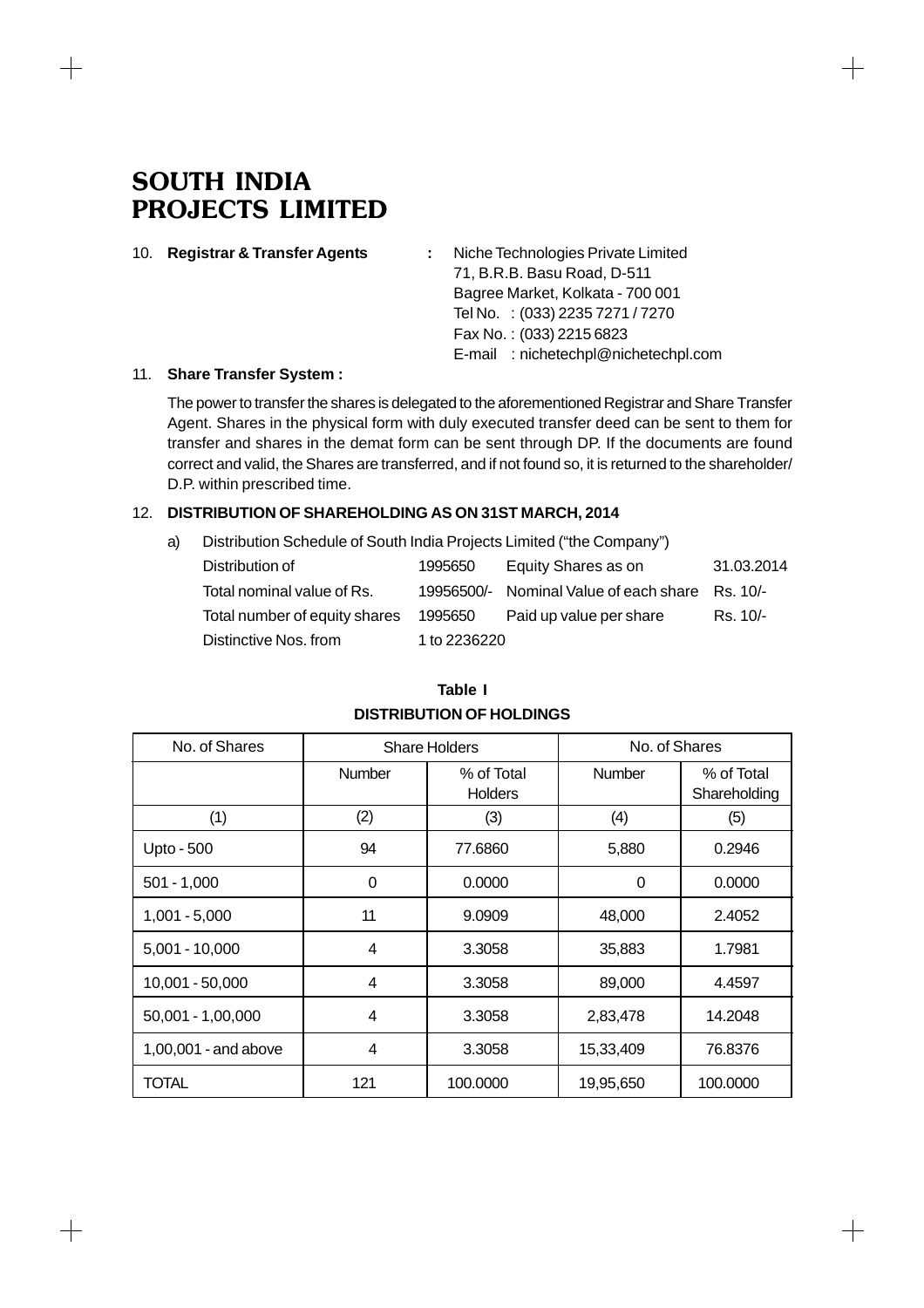# b) **Shareholding Pattern as on 31.03.2014 :**

| Categories                            | No. of Shares | % of Shareholding |
|---------------------------------------|---------------|-------------------|
| Promoters                             | 14,96,737     | 75.00             |
| Institutional Public Shareholders     | Nil           | Nil               |
| Non-Institutional Public Shareholders | Nil           | Nil               |
| - Bodies Corporate                    | 1,21,877      | 6.11              |
| - Individuals                         | 2,99,036      | 14.98             |
| Any Other                             |               |                   |
| - NRI                                 | Nil           | Nil               |
| - Clearing Member                     | 78,000        | 3.91              |
| Total                                 | 19,95,650     | 100.00            |

# 13. **DEMATERIALISATION OF SHARES & LIQUIDITY :**

The Equity Shares are registered for dematerialization with the National Securities Depository Ltd. (NSDL) and Central Depository Services Ltd. (CDSL). Approxmimately 99.72% shares are dematerialized till 31.03.2014. The equity shares of the Company are listed with The Calcutta Stock Exchange Ltd. only.

# 14. **ADDRESS FOR CORRESPONDENCE BY INVESTORS :**

The investors may make correspondence related to transfer, subdivision etc. directly to the Registrar and Transfer Agent mentioned in point no. 10 above. Otherwise, they may address it to the registered office of the Company.

# 15. **CODE OF CONDUCT :**

The Company has adopted the Code of Conduct for all the Board members and Senior Management Personnel of the Company. This Code of Conduct is posted on the Company's website. Further, all the Board members and Senior Management Personnel (as per Clause 52 of the SME Equity Listing Agreement) have affirmed the compliance with the Code of Conduct. A declaration to this effect signed by the Director forms part of this report.

# 16. **OUTSTANDING GDRS / ADRS / WARRANTS OR OTHER CONVERTIBLE INSTRUMENTS :**

The Company has no outstanding GDRs / ADRs / Warrants or other Convertible Instruments Shareholders should address all their correspondence related to company's shares to the Registrar and Share Transfer Agents, at the address mentioned above.

For and on behalf of the Board Sd/- Place : Kolkata Jai Prakash Tantia Date : 30th May, 2014 **Director Director Director Director Director Director** 

 $\hspace{0.1mm} +\hspace{0.1mm}$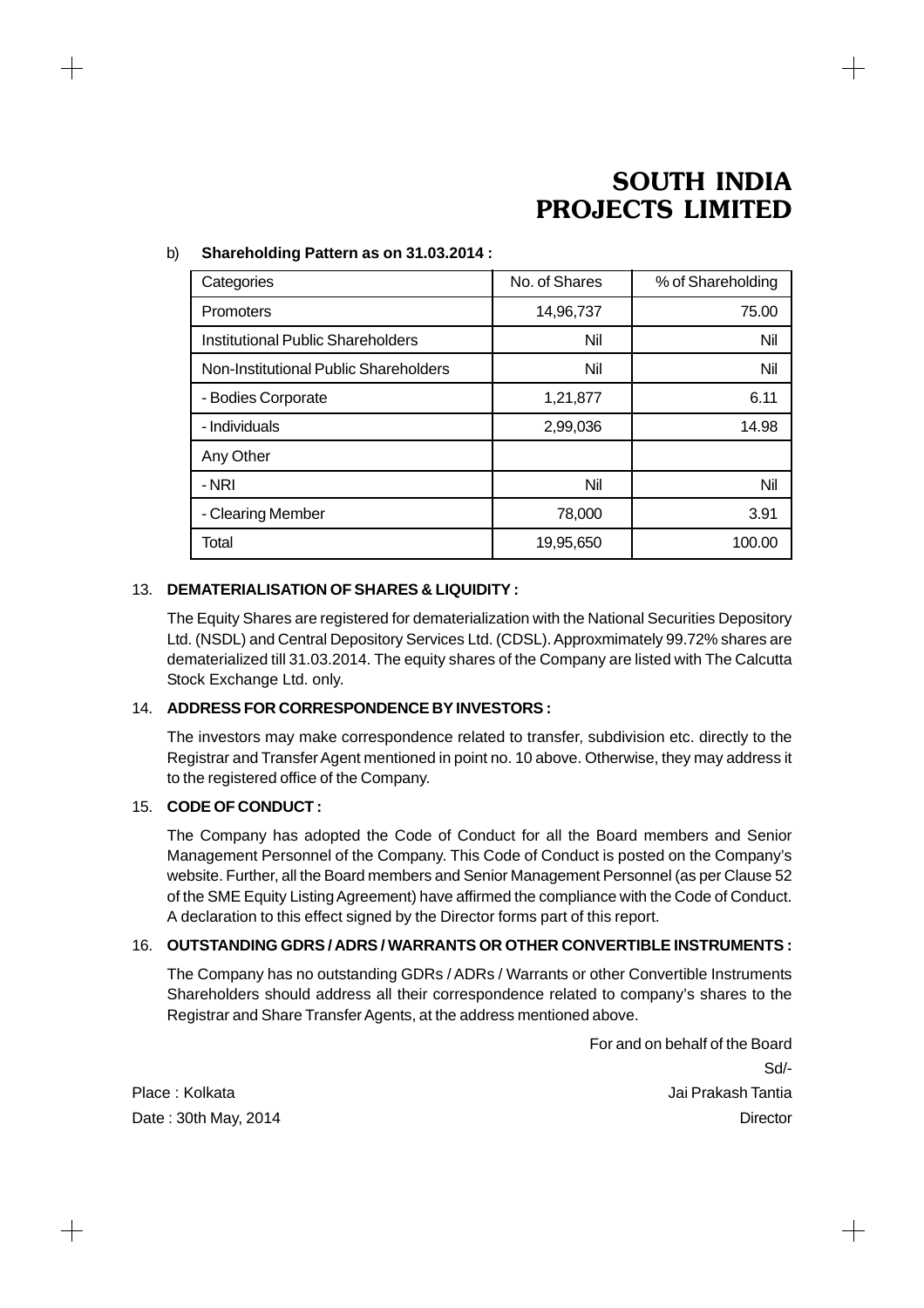# **DECLARATION OF CODE OF CONDUCT**

To

 $\hspace{.1cm} +$ 

The Members of

South India Projects Limited

This is to confirm that the Board has laid down a code of conduct for all Board Members and Senior Management Personnel of the Company.

It is further confirmed that all the Directors and Senior Management Personnel of the Company have affirmed compliance with the Code of Conduct of the Company w.e.f. Financial Year 2014-2015 as envisaged in Clause 49 of the Listing Agreement with Stock Exchange.

 $+$ 

For and on behalf of the Board Sd/- Place : Kolkata Jai Prakash Tantia Date : 30th May, 2014 Director

 $+$ 

┼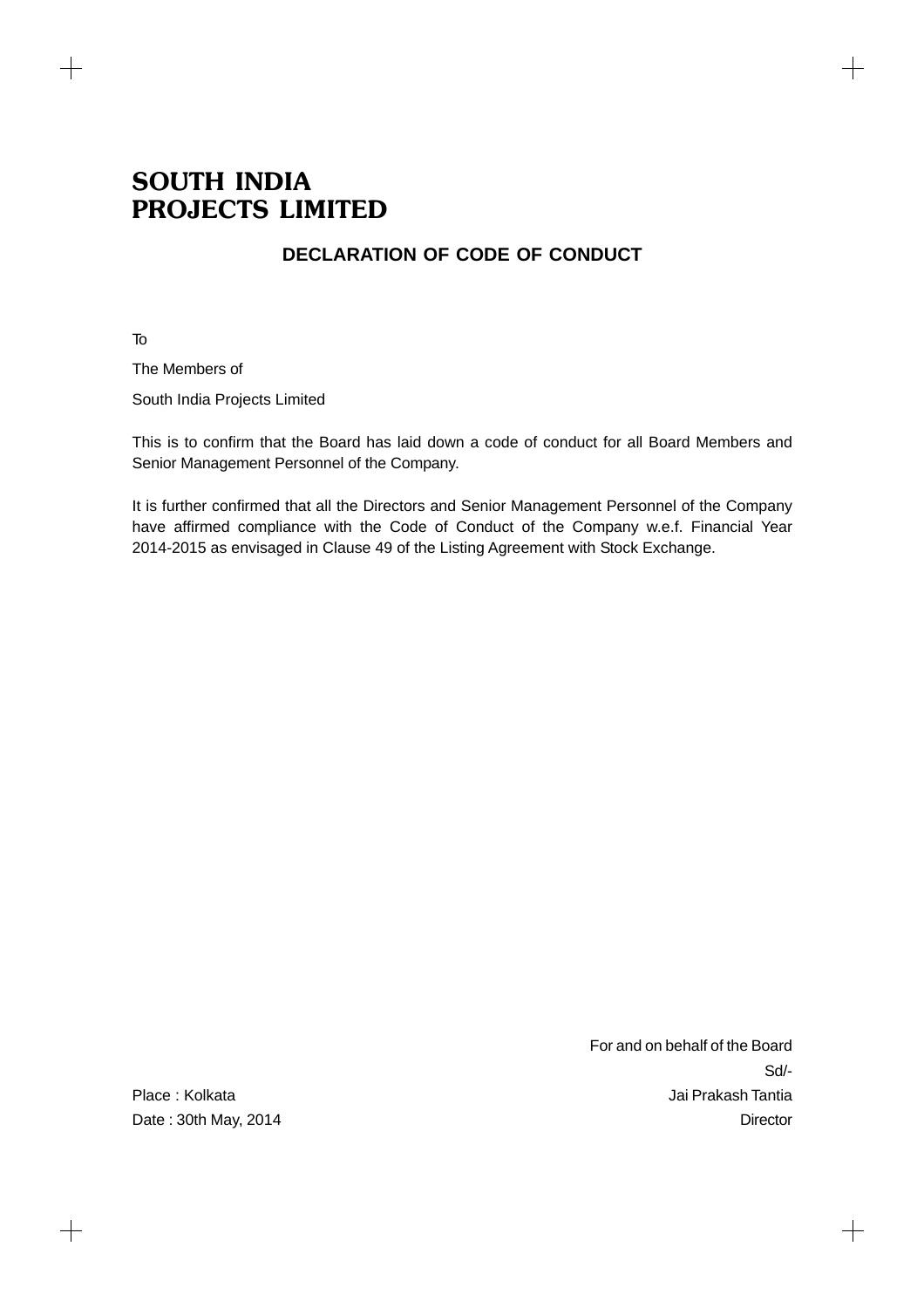$\hspace{.1cm} +$ 

# **FORM [ SEE RULE 3 ]**

# **Compliance Certificate**

CIN No. : L45209WB1981PLC034342 Nominal Capital : Rs. 2,00,00,000/- Paid up Capital : Rs. 1,99,56,500/-

**To The Members SOUTH INDIA PROJECTS LIMITED 5 & 6, Fancy Lane Kolkata - 700 001**

 $\! +$ 

We have examined the registers, records, books and papers of **South India Projects Limited** as required to be maintained under the Companies Act, 1956 (the Act) and the rules made thereunder and also the provisions contained in the Memorandum and Articles of Association of the Company for the financial year ended on 31-03-2014. In our opinion and to the best of our information and according to the examinations carried out by us and explanations furnished to us by the Company, its officers and agents, we certify that in respect of the aforesaid financial year.

- 1. The Company has kept and maintained all registers as stated in Annexure 'A' to this certificate, as per the provisions and the rules made thereunder and all entries therein have been duly recorded.
- 2. The Company has duly filed the forms and returns as stated in Annexure 'B' to this certificate, with the Registrar of Companies, West Bengal within the prescribed time under the Act and the Rules made thereunder.
- 3. The Company being a public limited company comments are not required.
- 4. The Board of Directors duly met 9 (Nine) times on 01-04-2013, 15-05-2013, 10-08-2013, 13-08-2013, 12-11-2013, 02-12-2013, 12-02-2014, 26-03-2014, and on 31-03-2014 in respect of which meetings notices were given and the proceedings were recorded in the Minutes Book maintained for the purpose.
- 5. The Company has closed its Register of Members and share transfer book on 24-09-2013 for the financial year.
- 6. The Annual General Meeting for the financial year ended on 31-03-2013 was held on 24-09-2013 after giving due notice to the members of the Company and the resolutions passed thereat were duly recorded in the Minutes Book maintained for the purpose.
- 7. No Extra Ordinary General Meeting was held during the financial year.
- 8. The Company has not advanced any loans to its directors or persons or firms or companies referred to under Section 295 of the Act.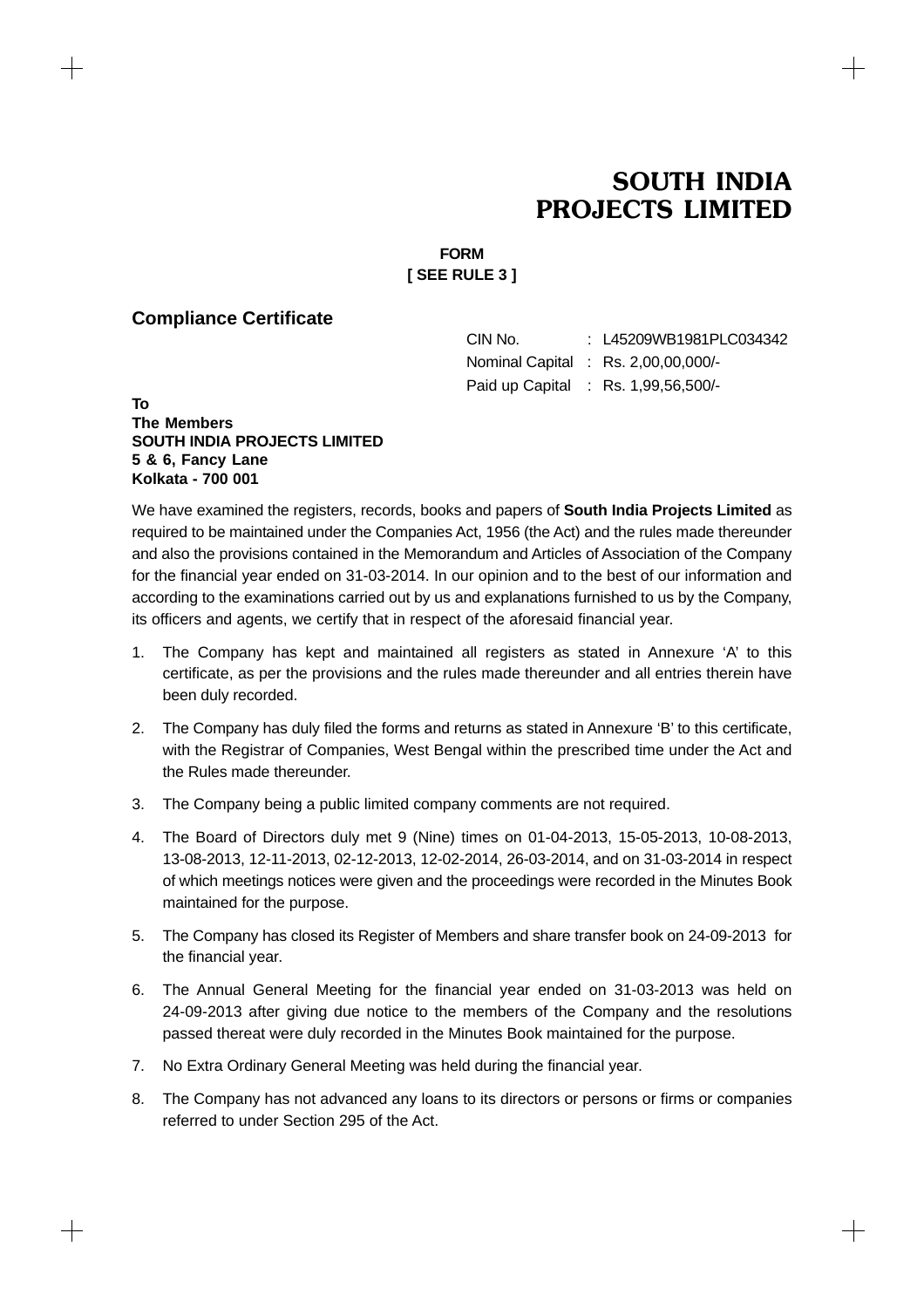- 9. The Company has duly complied with the provisions of Section 297 of the Act in respect of contracts specified in that Section.
- 10. The Company has made necessary entries in the register maintained under Section 301 of the Act.
- 11. As there were no instances falling within the purview of Section 314 of the Act, the Company has not obtained any approvals from the Board of Directors and Members or Central Government.
- 12. The Company has not issued any duplicate share certificates during the financial year.
- 13. i) There was no allotment/transfer/transmission of shares during the financial year.
	- ii) The Company has not deposited the amount in the separate bank account as no dividend was declared during the financial year.
	- iii) The Company was not required to post dividend warrants to any member of the Company as no dividend was declared during the financial year.
	- iv) The Company was not required to transfer any amount of unpaid dividend, application money due for refund, matured deposit, matured debenture and interest accrued thereon which have remained unpaid / unclaimed for a period of 7 years to Investor Education and Protection Fund.
	- v) The Company has duly complied with the requirements of Section 217 of the Act.
- 14. The Board of Directors of the Company is duly constituted and Mr. Premjeet Singh is duly appointed as Director w.e.f. 26-03-2014 and necessary returns were filed by the company during the financial year.
- 15. The Company has not appointed any Managing Director / Whole time Director with remuneration in compliance with the provision of Section 269 read with Schedule XIII of the Act during the financial year.
- 16. The Company has not appointed any sole-selling agent during the financial year.
- 17. The Company was not required to obtain any approvals of the Central Government, Company Law Board, Regional Directors, Registrar or such authorities as may be prescribed under the various provisions of the Act and the Rules made thereunder.
- 18. The Directors have disclosed their interest in other firms/companies to the Board of Directors pursuant to the provisions of the Act and the rules made thereunder.
- 19. The Company has not issued any shares/debentures/other securities during the financial year.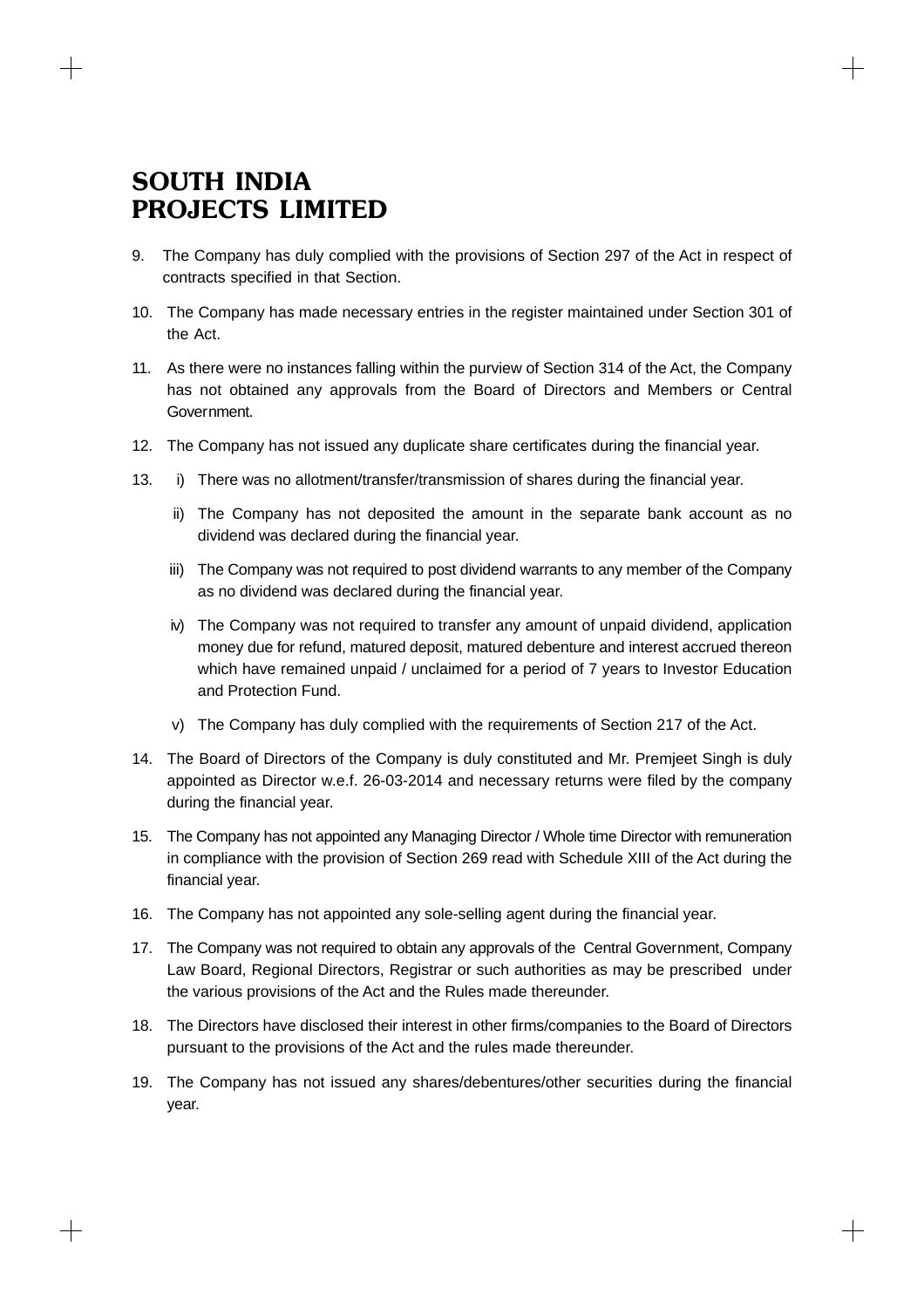- 20. The Company has not bought back any shares/debentures/other securities during the financial year.
- 21. The Company has not redeemed any preference shares or debentures during the financial year.
- 22. There were no transactions necessitating the Company to keep in abeyance the rights to dividend, rights shares and bonus shares pending registration of transfer of shares.
- 23. The Company has not invited/accepted any deposits including any unsecured loans falling within the purview of Section 58A during the financial year.
- 24. The Company made no borrowings from banks and financial institutions during the financial year ending on 31st March, 2013.
- 25. The Company has made loans and investment or given guarantees or provided securities to other bodies corporate in compliance with the provisions of the Act.
- 26. The Company has not altered the provisions of the Memorandum with respect to situation of the Company's Registered Office from one State to another during the year under scrutiny.
- 27. The Company has not altered the provisions of the Memorandum with respect to the objects of the Company during the year under scrutiny.
- 28. The Company has not altered the provisions of the Memorandum with respect to name of the Company during the year under scrutiny.
- 29. The Company has not altered the provisions of the Memorandum with respect to share capital of the Company during the financial year.
- 30. The Company has not altered its Articles of Association during the financial year.
- 31. As per information received the Company has not received any prosecution notice from the Registrar of Companies no fines or penalties or any other punishment was imposed on the Company during the financial year, for offences under the Act.
- 32. The Company has not received any money as security from its Employees during the financial year.
- 33. The Company has not deducted any employee's contribution to Provident Fund as the Provident Fund Act was not applicable to the Company during the financial year.

For **RANAY GOSWAMI & CO.** *Company Secretaries* **RANAY GOSWAMI** *Proprietor* Place : Kolkata A. C. S. No. 28317 Dated : 30-05-2014 C. P. No. 10163

 $+$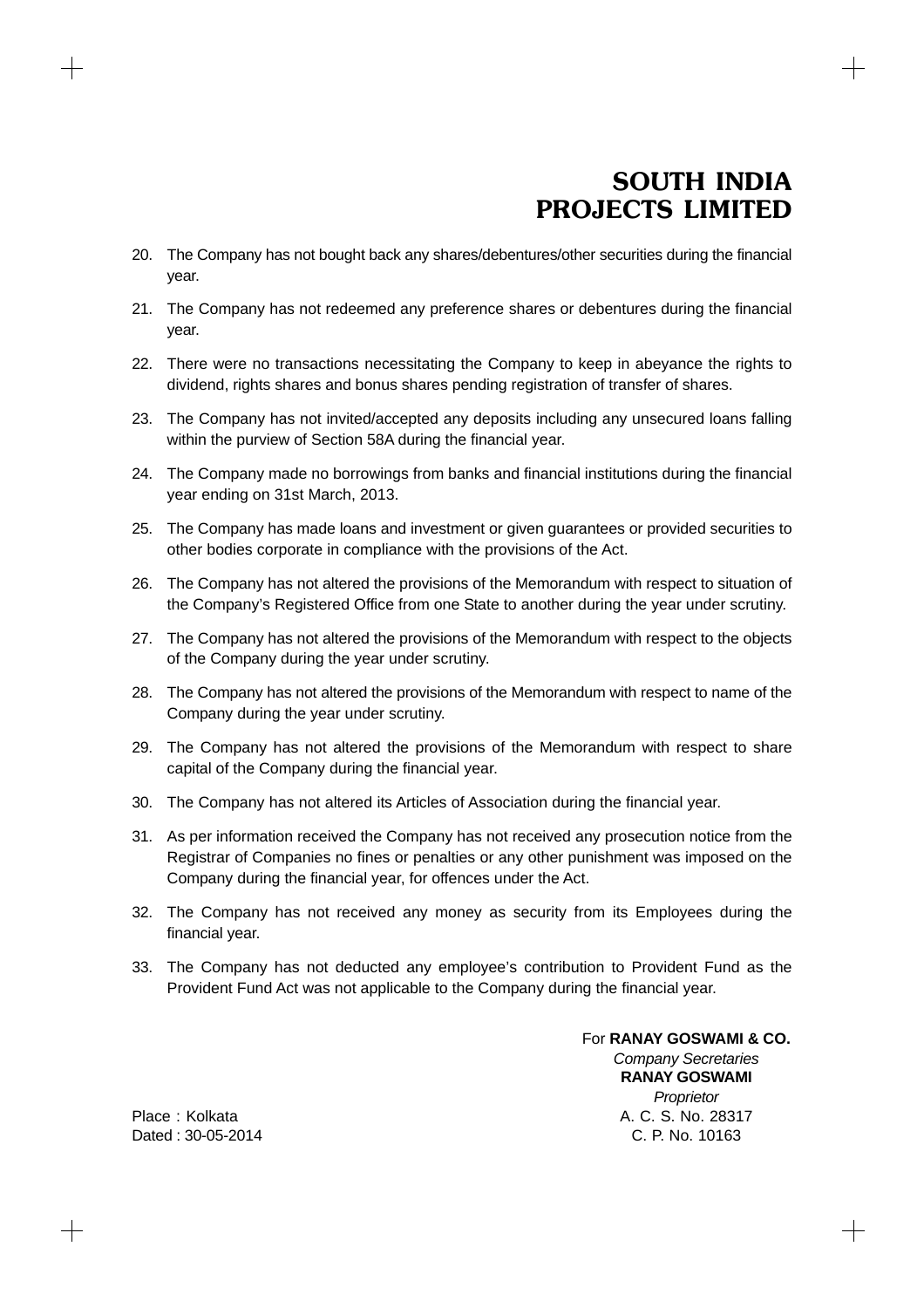$+$ 

# **ANNEXURE–A**

 $\!+\!$ 

| SI. No. | <b>Particulars</b>                                                              | <b>Under Section</b> |
|---------|---------------------------------------------------------------------------------|----------------------|
| 1.      | <b>Register of Members</b>                                                      | 150                  |
| 2.      | Register of Directors, Managing Director                                        | 303                  |
| 3.      | Register of Directors shareholdings                                             | 307                  |
| 4.      | Register of Contracts, Companies and Firms in which<br>Directors are interested | 301(1)               |
| 5.      | Register of Loans and Investments                                               | 49, 372A             |

# **Registers maintained by the Company**

# **ANNEXURE–B**

Forms and Returns as filed by the Company with the Registrar of Companies during the period ended on 31st March, 2014.

| SI No.         | Form No.        | Filed u/s | For                                                               | Date of Filing |
|----------------|-----------------|-----------|-------------------------------------------------------------------|----------------|
| 1.             | 23AC &<br>23ACA | 220       | <b>Annual Accounts &amp; Directors</b><br>Report as on 31-03-2013 | 22-10-2013     |
| 2.             | 20B             | 159       | Annual Return made<br>upto 24-09-2013                             | 12-11-2013     |
| 3.             | 66              | 383A(1)   | <b>Compliance Certificate</b><br>for the year 2013                | 07-10-2013     |
| $\mathbf{4}$ . | 32              | 303       | Appointment of Mr. Premjeet Singh<br>w.e.f. 26-03-2014            | 29-03-2014     |

For **RANAY GOSWAMI & CO.** *Company Secretaries* **RANAY GOSWAMI** *Proprietor* Place : Kolkata A. C. S. No. 28317

 $+$ 

Dated : 30-05-2014 C. P. No. 10163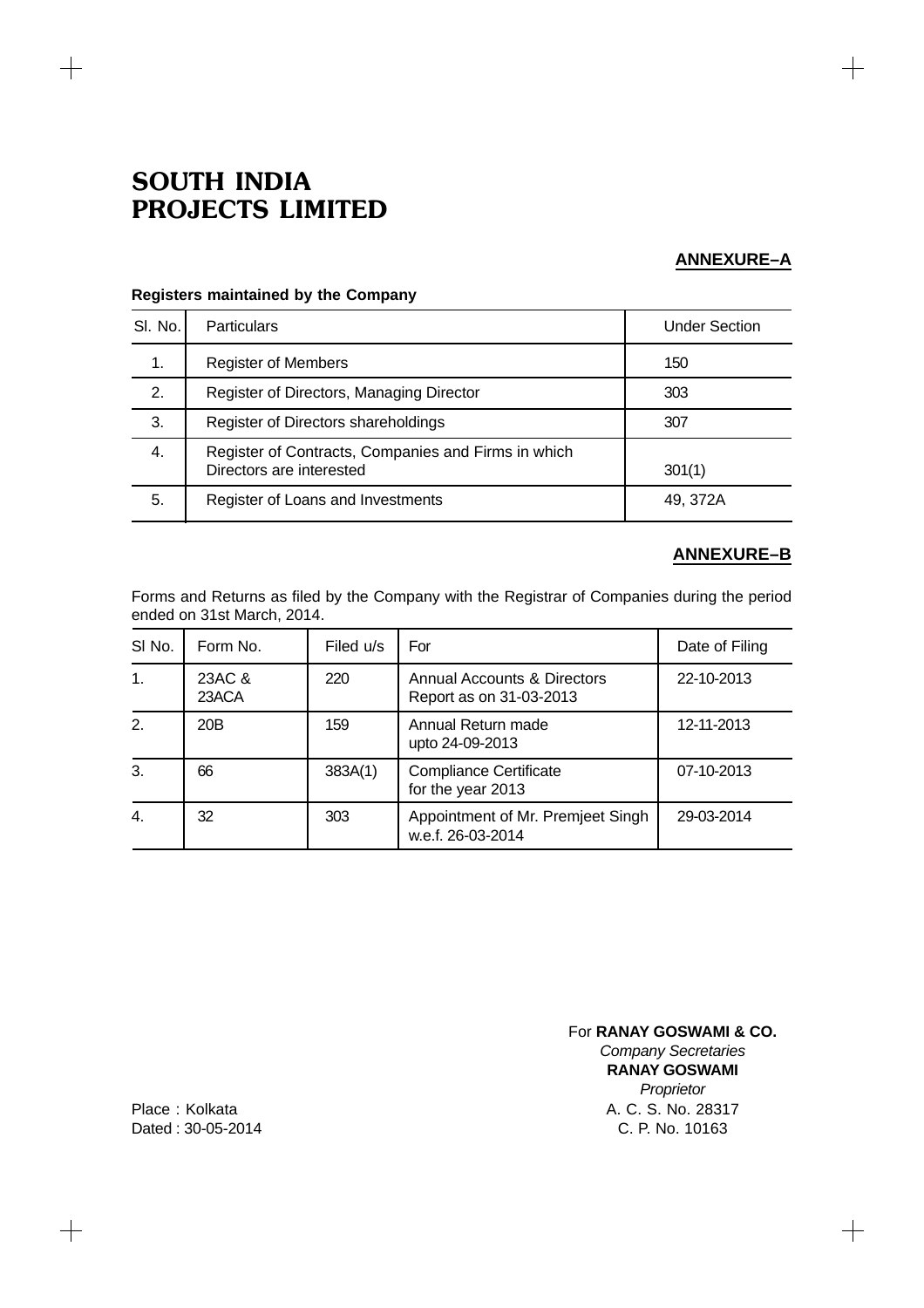$+$ 

# **Independent Auditor's Report**

To The Members of SOUTH INDIA PROJECTS LIMITED

### 1. **Report on the Financial Statements**

We have audited the accompanying financial statements of South India Projects Limited, which comprise the Balance Sheet as at 31st March, 2014, the Statement of Profit and Loss and the Cash Flow Statement attached for the year then ended and a summary of significant accounting policies and other explanatory information.

### 2. **Management's Responsibility for the Financial Statements**

Management is responsible for the preparation of these financial statements that give a true and fair view of the financial position, financial performance and Cash Flows of the Company in accordance with accounting principals generally accepted in India and wtih Accounting Standards notified under the Companies Act, 1956 read with General circular 15/2013 dated 13th September, 2013 of the Ministry of Corporate Affairs in respect of Section 133 of the Companies Act, 2013. This responsibility includes the design, implementation and maintenance of internal control relevant to the preparation and presentation of the financial statements that give a true and fair view and are free from material misstatement, whether due to fraud or error.

# 3. **Auditor's Responsibility**

 $+$ 

Our responsibility is to express an opinion on these financial statements based on our audit. We conducted our audit in accordance with the Standards on Auditing issued by the Institute of Chartered Accountants of India. Those Standards require that we comply with ethical requirements and plan and perform the audit to obtain reasonable assurance about whether the financial statements are free from material misstatement.

An audit involves performing procedures to obtain audit evidence about the amounts and disclosures in the financial statements. The procedures selected depend on the auditor's judgment, including the assessment of the risks of material misstatement of the financial statements, whether due to fraud or error. In making those risk assessments, the auditor considers internal control relevant to the Company's preparation and fair presentation of the financial statements in order to design audit procedures that are appropriate in the circumstances but not for the purpose of expressing an opinion on the effectiveness on the entity's internal control. An audit also includes evaluating the appropriateness of accounting policies used and the reasonableness of the accounting estimates made by management, as well as evaluating the overall presentation of the financial statements.

We believe that the audit evidence we have obtained is sufficient and appropriate to provide a basis for out audit opinion.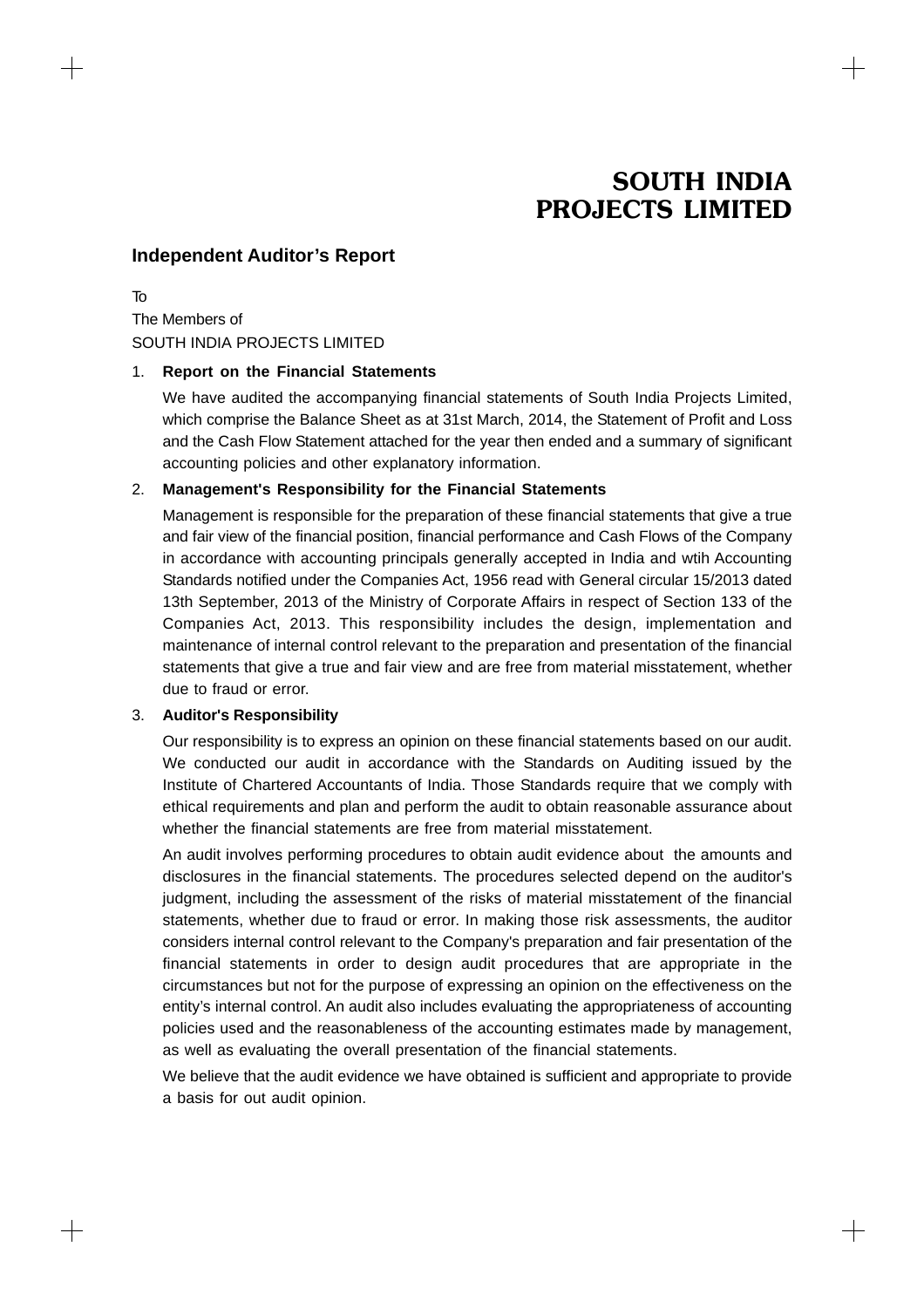# 4. **Opinion**

In our opinion and to the best of our information and according to the explanations given to us, the financial statements give the information required by the Act in the manner so required and give a true and fair view in conformity with the accounting principles generally accepted in India :

- a) in the case of the Balance Sheet, of the state of affairs of the Company as at 31st March, 2014;
- b) in the case of the Statement of Profit and Loss, of the Profit for the year ended on that date; and
- c) in the case of Cash Flow Statement of the cash flows for the year ended on that date.

### 5. **Report on Other Legal and Regulatory Requirements**

- 1. As required by the Companies (Auditor's Report) Order, 2003 issued by the Central Government of India in terms of sub-section (4A) of Section 227 of the Companies Act, 1956, we give in the Annexure a statement on the matters specified in paragraph 4 and 5 of the said Order.
- 2. As required by Section 227(3) of the Companies Act, 1956, we report that :
	- a) We have obtained all the information and explanations, which to the best of our knowledge and belief were necessary for the purposes of our audit;
	- b) In our opinion proper books of account as required by law have been kept by the Company so far as appears from our examination of those books.
	- c) The Balance Sheet, the Statement of Profit and Loss and the Cash Flow Statement dealt with by this Report are in agreement with the books of account.
	- d) In our opinion, the Balance Sheet, the Statement of Profit and Loss and the Cash Flow Statement comply with the Accounting Standards notified under the Companies Act, 1956 read with General Circular 15/2013 dated 13th September, 2013 issued by the Ministry of Corporate Affairs, in respect of Section 133 of the Companies Act, 2013.
	- e) On the basis of written representations received from the directors, as on 31st March, 2014 and taken on record by the Board of Directors, none of the directors is disqualified as on 31st March, 2014 from being appointed as a director in terms of clause (g) of sub-section (1) of Section 274 of the Companies Act, 1956.

For **S. K. SONI & CO.** *Chartered Accountants* (Firm Registration No. 307168E) 36, Strand Road **S. K. SONI** Kolkata-700 001 *Proprietor* Dated : 30th May, 2014 M. No. 012800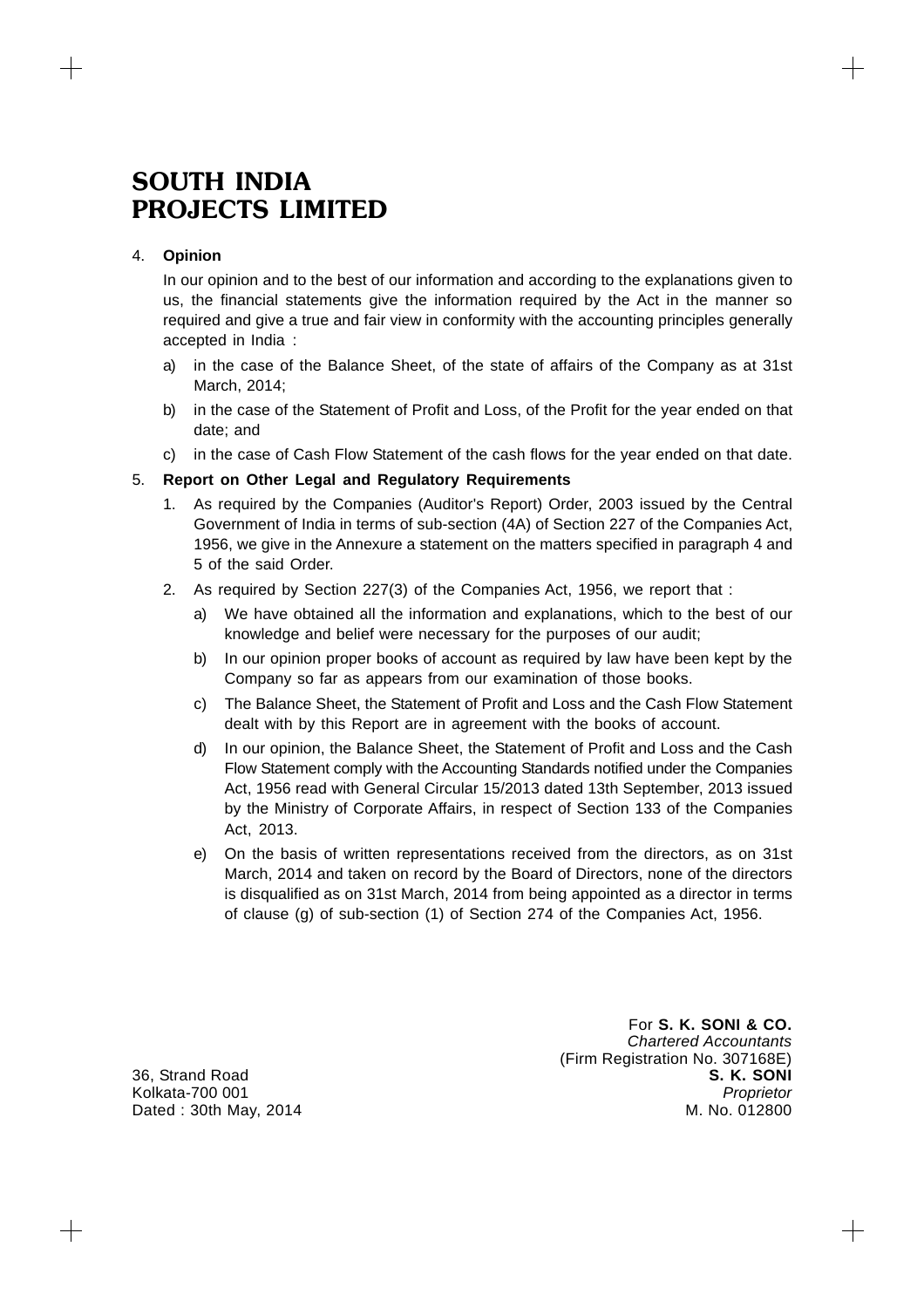╅

# **ANNEXURE TO THE INDEPENDENT AUDITOR'S REPORT**

Referred to in Paragraph of Audit Report on the legal and Regulatory requirements of even date

- (i) a) The Company has maintained proper records showing full particulars, including qualitative details and situation of its fixed assets.
	- b) We are informed that all the fixed assets were physically verified by the management during the year. There was regular programme of verification which in our opinion is reasonable having regard to the size of the Company and nature of its assets and no material discrepancies were noticed in respect of those assets which were physically verified.
	- c) There has been substantial disposal of tangible fixed assets during the year. However, the sale of tangible fixed assets does not affect the going concern assumption.
- (ii) The Company does not have any Inventory, hence, clause (ii) of Paragraph 4 of CARO is not applicable to the Company.
- (iii) The Company has neither granted nor taken any loans, secured or unsecured to/from Companies, firms or other parties listed in the register maintained under section 301 of the Companies Act, 1956.
- (iv) In our opinion and according to the information and explanations given to us, there is an adequate internal control system commensurate with the size of the Company and the nature of its business, for the purchase of inventory and sale of goods and services.
- (v) As explained to us and according to the information and explanations given to us, there are no transactions made in pursuance of Section 301 of the Companies Act, 1956 and exceeding the value of rupees five lakh in respect of each party during the year.
- (vi) The Company has not accepted any deposits from the public.

╅

- (vii) In our opinion, the Internal Audit System is not applicable to the Company.
- (viii) We are informed that the Central Government has not prescribed maintenance of cost records under section 209 (1) (d) of the Companies Act, 1956, for the Company.
- (ix) a) According to the information and explanations given to us and according to the books and records as produced and examined by us, in our opinion the Company is regular in depositing undisputed statutory dues including provident fund, investor education protection fund, employees, state insurance, sales tax, income tax, wealth tax, custom duty, excise duty, cess and material statutory dues as applicable, with the appropriate authorities.
	- b) According to the information and explanations given to us, no disputed amounts payable in respect of income tax, wealth tax, sales tax, customs duty, excise duty, and cess were in arrears, as at 31st March, 2014 for a period of more than six months from the date they became payable.
	- c) According to the information and explanations given to us, there are no dues of Sales-tax, Income tax, Custom duty, Wealth tax, Excise duty and Cess which have not been deposited on account of any dispute.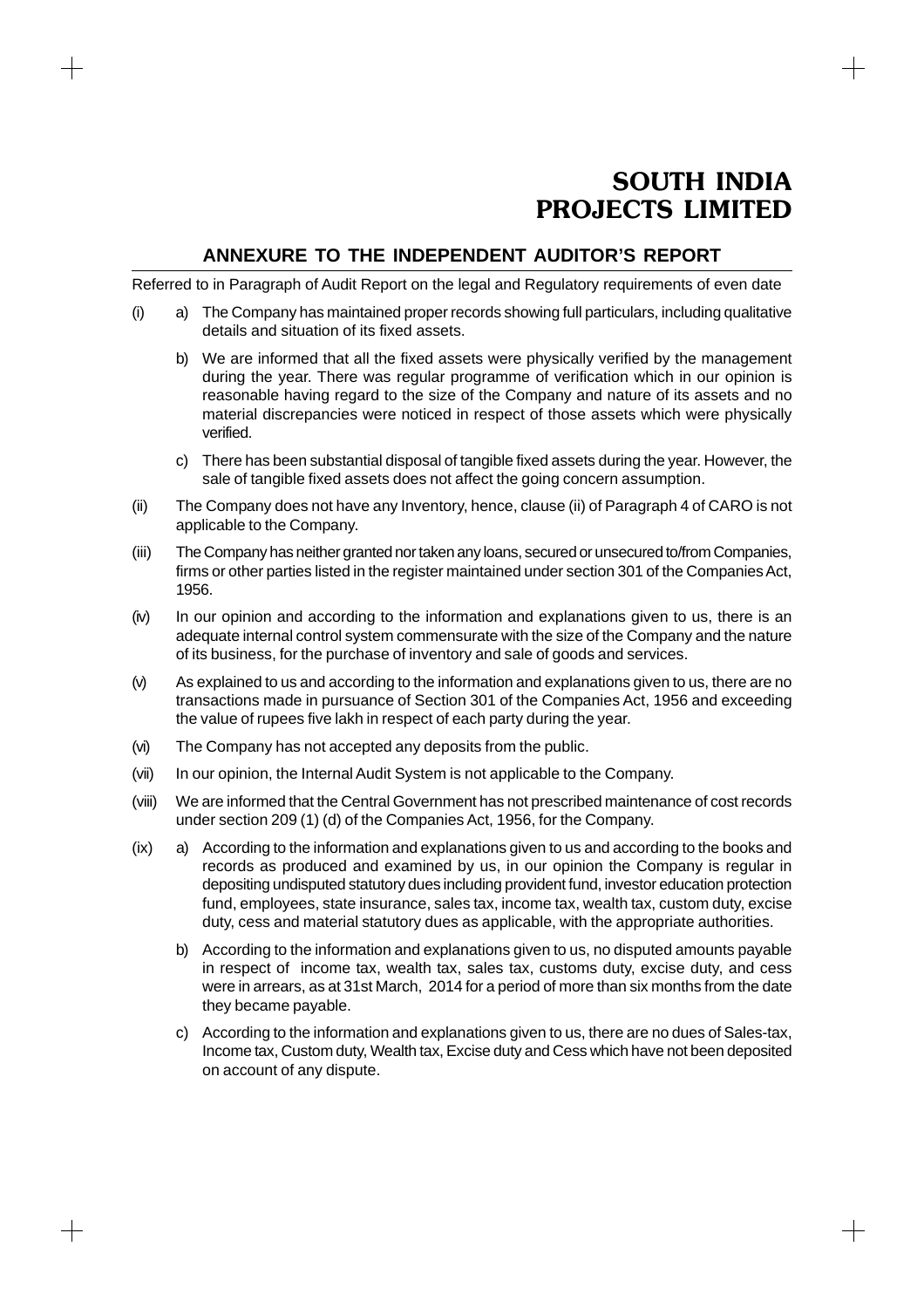- (x) There is no accumulated losses as at 31st March, 2014. Company has neither incurred cash loss during the financial year covered by our audit nor in the immediately preceding financial year.
- (xi) The Company has not defaulted in repayment of dues to financial institutions or banks.
- (xii) The Company has not granted loan and advances on the basis of security by way of pledge of shares, debentures and others securities.
- (xiii) The Company is not a nidhi/mutual benefit fund/society to which the provisions of special statute relating to chit fund are applicable.
- (xiv) In our opinion and according to the informations and explanations given to us, the company is not a dealer or trader in securities. The Company has maintained proper records of transactions and contracts in respect of shares and other investments and timely entries have been made therein. All shares and other investments have been held by the Company in its own name.
- (xv) The Company has not given any guarantee for loans taken by others from bank or financial institutions.
- (xvi) The Company has not taken any term loans.
- (xvii) On the basis of overall examination of the Balance Sheet and the Cash Flow Statement and other records, we report that no funds raised on short term basis have prima facie been used for long-term investment.
- (xviii) The Company has not made any preferential allotment of shares to parties and companies covered in the register maintained under Section 301 of the Companies Act, 1956.
- (xix) The Company has not issued any Debentures.
- (xx) Company has not raised any money by way of public issue during the year.
- (xxi) To the best of our knowledge and belief and according to information and explanations given to us, no fraud on or by the Company was noticed or reported during the year.

For **S. K. SONI & CO.** *Chartered Accountants* (Firm Registration No. 307168E) 36, Strand Road **S. K. SONI** Kolkata-700 001 *Proprietor*

 $+$ 

Dated : 30th May, 2014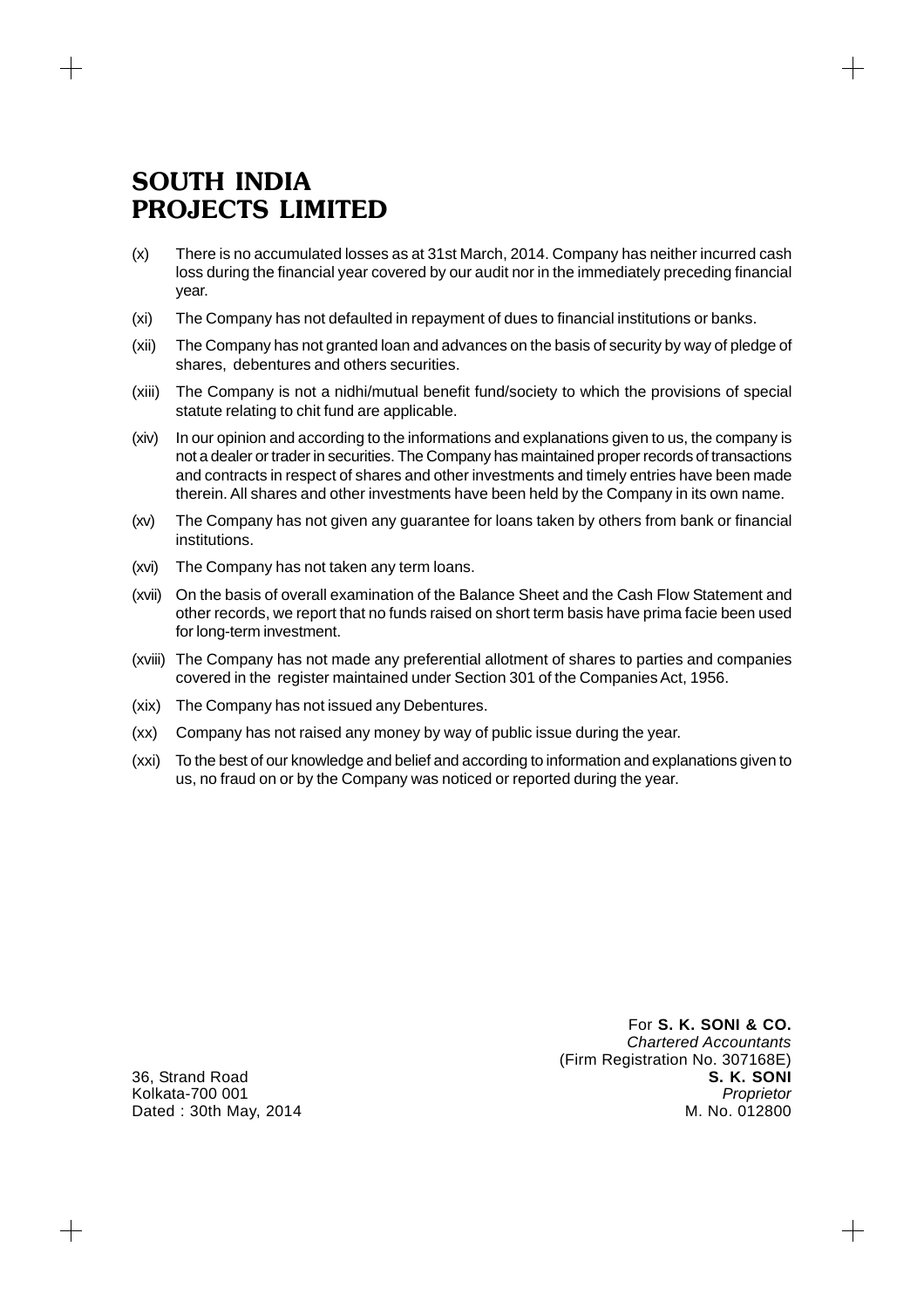$+$ 

# **BALANCE SHEET As at 31st March, 2014**

 $\qquad \qquad +$ 

|    | Particulars                                        | <b>Note</b><br>No. |             | As at<br>31-03-2014 |             | As at<br>31-03-2013 |
|----|----------------------------------------------------|--------------------|-------------|---------------------|-------------|---------------------|
|    |                                                    |                    | Rs.         | Rs.                 | Rs.         | Rs.                 |
| I. | <b>EQUITY AND LIABILITIES</b>                      |                    |             |                     |             |                     |
|    | <b>Shareholders' Funds</b>                         |                    |             |                     |             |                     |
|    | <b>Share Capital</b>                               | 1                  | 1,99,56,500 |                     | 1,99,56,500 |                     |
|    | Reserves & Surplus                                 | $\overline{2}$     | 4,95,53,779 | 6,95,10,279         | 4,00,33,352 | 5,99,89,852         |
|    | <b>Non Current Liabilities</b>                     |                    |             |                     |             |                     |
|    | Deferred Tax Liabilities (Net)                     |                    |             | 30,406              |             |                     |
|    | <b>Current Liabilities</b>                         |                    |             |                     |             |                     |
|    | <b>Short Term Borrowings</b>                       | 3                  | 1,94,440    |                     | 3,22,350    |                     |
|    | <b>Other Current Liabilities</b>                   | 4                  | 25,539      |                     | 99,761      |                     |
|    | <b>Short term Provisions</b>                       | 5                  | 32,668      | 2,52,647            |             | 4,22,111            |
|    | Total                                              |                    |             | 6,97,93,332         |             | 6,04,11,963         |
| Ш. | <b>ASSETS</b>                                      |                    |             |                     |             |                     |
|    | <b>Non Current Asset</b>                           |                    |             |                     |             |                     |
|    | <b>Fixed Assets</b>                                | 6                  | 52,604      |                     | 7,23,228    |                     |
|    | <b>Tangible Assets</b><br>Non Current Investments  |                    |             |                     |             |                     |
|    |                                                    | 7                  | 4,60,46,664 |                     | 3,78,59,544 |                     |
|    | Deferred Tax Assets (Net)<br><b>Current Assets</b> |                    |             | 4,60,99,268         | 22,467      | 3,86,05,239         |
|    |                                                    |                    |             |                     |             |                     |
|    | <b>Cash and Bank Balances</b>                      | 8                  | 81,80,698   |                     | 3,19,214    |                     |
|    | Short Term Loans & Advances                        | 9                  | 1,55,13,366 | 2,36,94,064         | 2,14,87,510 | 2,18,06,724         |
|    | Total                                              |                    |             | 6,97,93,332         |             | 6,04,11,963         |
|    |                                                    |                    |             |                     |             |                     |
|    | Notes to the Financial Statements                  | 16                 |             |                     |             |                     |

As per our Report of even date annexed

 $\qquad \qquad +$ 

For **S. K. SONI & CO.** *Chartered Accountants* (Firm Regn. No. 307168E) **J. P. TANTIA** 36, Strand Road **S. K. SONI**<br>
Kolkata-700 001 **A. KEJRIWAL** Kolkata-700 001 **A. KEJRIWAL**<br>Dated : 30th May, 2014 *Proprietor* **COLLET A. KEJRIWAL** Membership No. 012800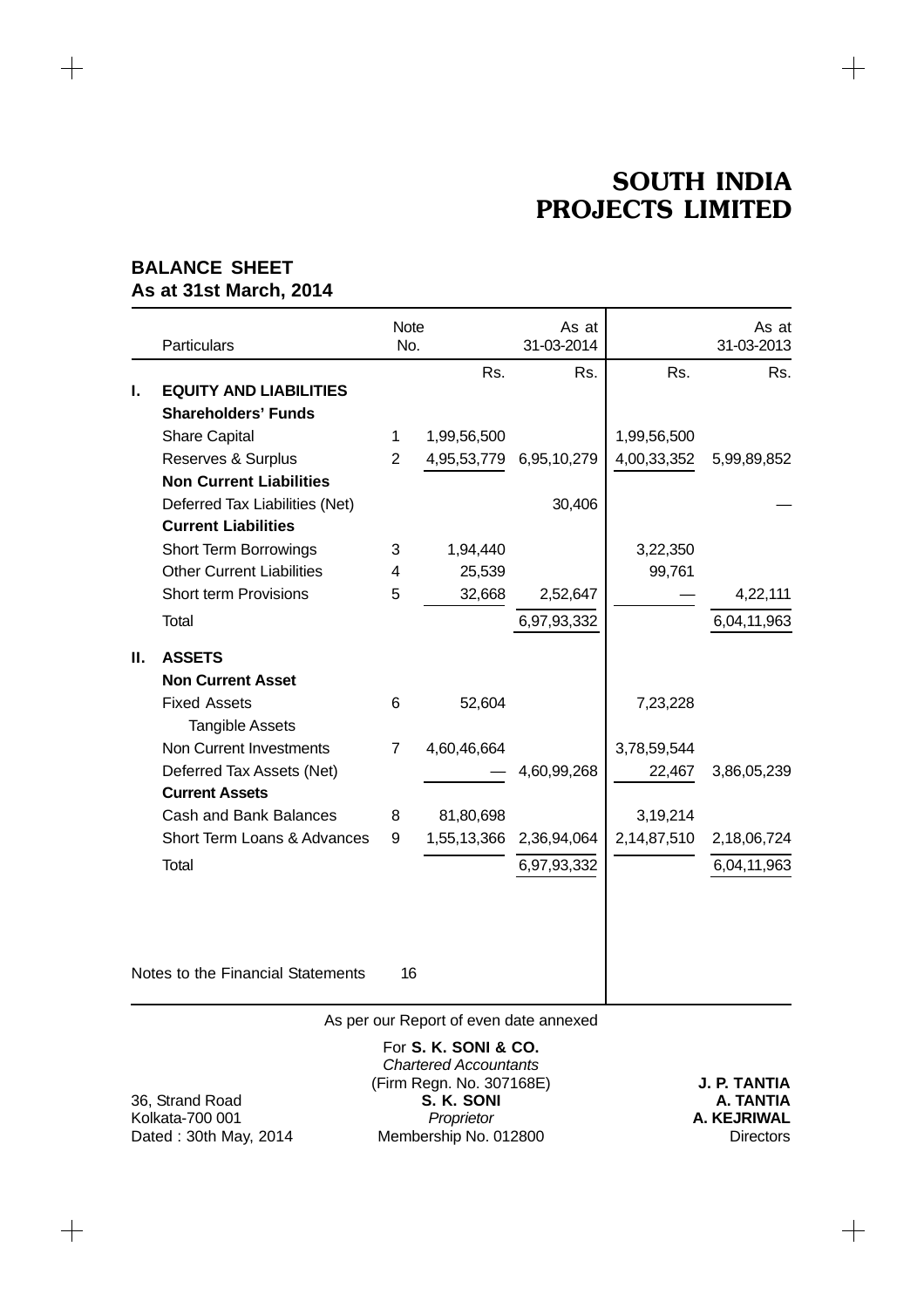$+$ 

# **STATEMENT OF PROFIT & LOSS For the year ended 31st March, 2014**

|                                             | <b>Note</b>          | Year ended        |           | Year ended        |
|---------------------------------------------|----------------------|-------------------|-----------|-------------------|
| Particulars                                 | No.                  | 31-03-2014<br>Rs. |           | 31-03-2013<br>Rs. |
| <b>Income</b>                               |                      |                   |           |                   |
| <b>Revenue from Operations</b>              | 10                   | 70,62,389         |           | 65,38,354         |
| Other Income                                | 11                   | 5,66,583          |           | 5,22,673          |
| <b>Total Revenue</b>                        |                      | 76,28,972         |           | 70,61,027         |
| <b>Expenses</b>                             |                      |                   |           |                   |
| Loss on sale of Investments and Assets      | 12 <sup>2</sup>      | 5,11,822          |           | 6,41,557          |
| <b>Employee benefit Expenses</b>            | 13                   | 3,84,510          |           | 6,77,524          |
| <b>Finance Cost</b>                         | 14                   | 30,238            |           | 31,444            |
| Depreciation and amortization expenses      | 6                    | 1,71,109          |           | 1,56,149          |
| <b>Other Expenses</b>                       | 15                   | 7,41,611          |           | 13,22,122         |
| <b>Total Expenses</b>                       |                      | 18,39,290         |           | 28,28,796         |
| Profit before Tax<br>Tax Expense            |                      | 57,89,682         |           | 42,32,231         |
| - Current Tax                               | 15,25,000            |                   | 11,50,000 |                   |
| - Deferred Tax                              | 52,873               | 15,77,873         | (2,772)   | 11,47,228         |
| Profit for the Year                         |                      | 42,11,809         |           | 30,85,003         |
| Earnings per Equity Share (Basic & Diluted) |                      | 2.90              |           | 2.12              |
|                                             |                      |                   |           |                   |
| Notes to the Financial Statements           | 16                   |                   |           |                   |
| As per our Report of even date annexed      |                      |                   |           |                   |
|                                             | For S. K. SONI & CO. |                   |           |                   |

 $+$ 

*Chartered Accountants* (Firm Regn. No. 307168E) **J. P. TANTIA** 36, Strand Road **S. K. SONI A. TANTIA** Kolkata-700 001 **A. KEJRIWAL**<br>Dated : 30th May, 2014 *Proprietor* **COLL A. KEJRIWAL**<br>Directors **COLL A. A. KEJRIWAL** Membership No. 012800

 $+$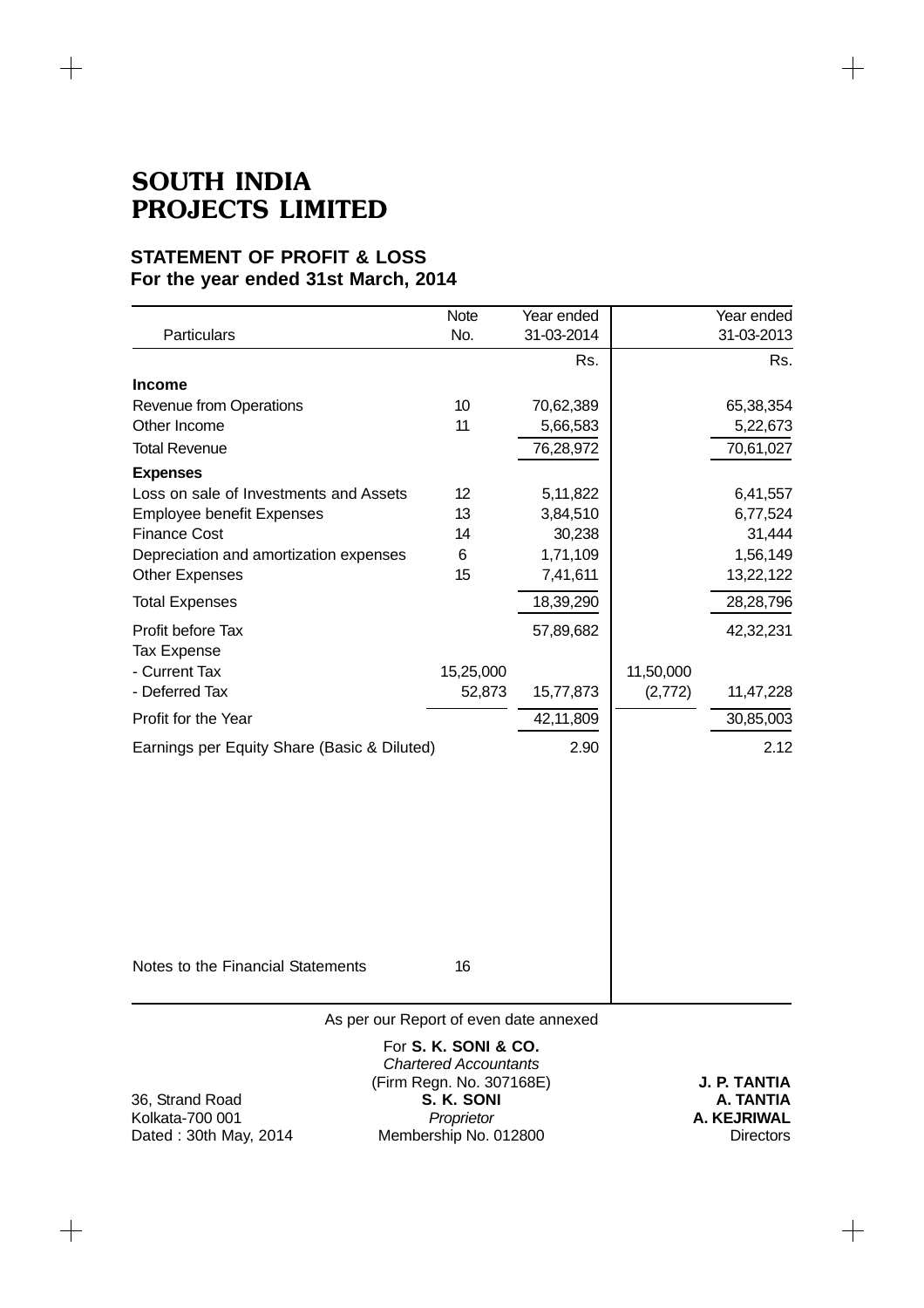$+$ 

 $+$ 

|                                                                                                                           | As at<br>31-03-2014 | As at<br>31-03-2013 |
|---------------------------------------------------------------------------------------------------------------------------|---------------------|---------------------|
|                                                                                                                           | Rs.                 | Rs.                 |
| $NOTE - 1$                                                                                                                |                     |                     |
| <b>SHARE CAPITAL</b>                                                                                                      |                     |                     |
| a) Authorised :                                                                                                           |                     |                     |
| 20,00,000 Equity Shares of Rs. 10/- each                                                                                  | 2,00,00,000         | 2,00,00,000         |
| b) Issued, Subscribed & Paid-up:                                                                                          |                     |                     |
| 10,000 Equity Shares of Rs. 10/- each fully paid-up<br>issued in terms of the Memorandum of<br>Association of the Company | 1,00,000            | 1,00,000            |
| 19,85,650 Equity Shares of Rs. 10/- each fully paid-up                                                                    | 1,98,56,500         | 1,98,56,500         |
|                                                                                                                           | 1,99,56,500         | 1,99,56,500         |

# **NOTES TO THE FINANCIAL STATEMENTS**

 $+$ 

 $+$ 

c) Equity shareholder holding more than 5% of equity shares along with the number of equity shares held is as given below :

| Name of the Shareholder      | No. of Shares | %     | No. of Shares | %     |
|------------------------------|---------------|-------|---------------|-------|
| 1) Akash Tantia              | 92.667        | 4.64  | 2,85,800      | 14.32 |
| 2) Jay Prakash Tantia        | 2.46.460      | 12.35 | 2.46.460      | 12.35 |
| 3) Kailash Tantia            | 9.44.460      | 47.33 | 9.44.460      | 47.33 |
| 4) Akash Tantia HUF          |               |       | 3,00,000      | 15.03 |
| 5) AKI Investments Pvt. Ltd. | 2,13,150      | 10.68 | 2,13,150      | 10.68 |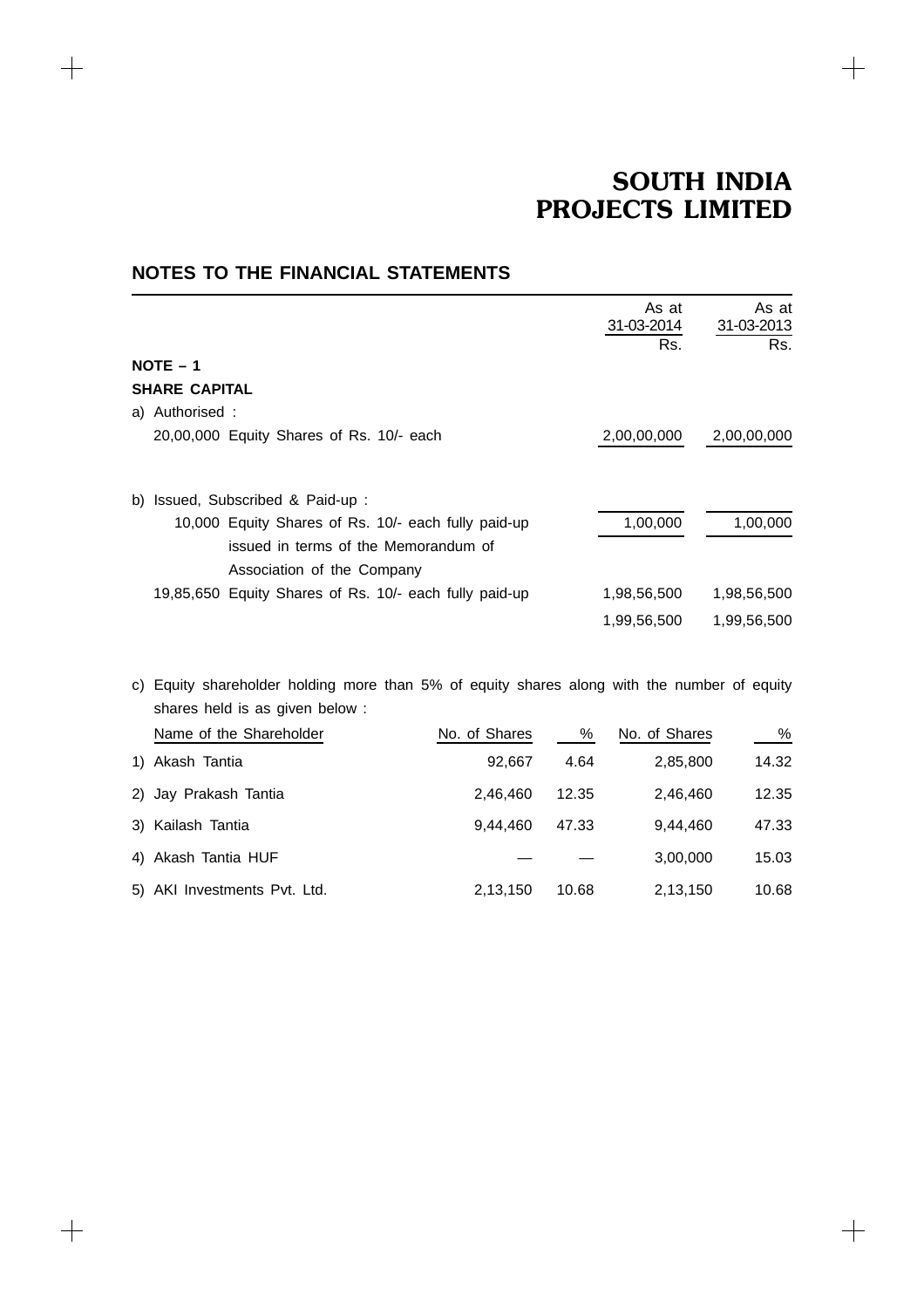$\overline{+}$ 

 $\!+\!$ 

|                                                              | As at       | As at         |
|--------------------------------------------------------------|-------------|---------------|
|                                                              | 31-03-2014  | 31-03-2013    |
| $NOTE - 2$                                                   | Rs.         | Rs.           |
| <b>RESERVE &amp; SURPLUS</b>                                 |             |               |
| <b>General Reserve</b>                                       |             |               |
| Opening & Closing Balance                                    | 4,19,00,000 | 4,19,00,000   |
|                                                              | 4,19,00,000 | 4,19,00,000   |
| Special Reserve u/s. 451C of RBI Act, 1934                   |             |               |
| Transfer from Surplus in Statement of Profit & Loss          | 8,42,362    |               |
|                                                              | 8,42,362    |               |
| Surplus/(Deficit) in Statement of Profit & Loss              |             |               |
| Opening Balance                                              | (18,66,648) | (10, 83, 412) |
| Profit for the year                                          | 42,11,809   | 30,85,003     |
|                                                              | 23,45,161   | 20,01,591     |
| Add: Dimunition in Investments written back                  | 56,10,989   | 17,42,750     |
|                                                              | 79,56,150   | 37,44,341     |
| Less: Transfer to Special Reserve u/s. 451C of RBI Act, 1934 | 8,42,362    |               |
| Dimunitionin value of Investments                            | 3,02,371    | 56,10,989     |
| Closing Balance                                              | 68,11,417   | (18,66,648)   |
| Total                                                        | 4,95,53,779 | 4,00,33,352   |
| $NOTE - 3$                                                   |             |               |
| <b>SHORT TERM BORROWINGS</b>                                 |             |               |
| <b>Secured</b>                                               |             |               |
| From HDFC Bank - Car Loan (Secured against Vehicle)          | 1,94,440    | 3,22,350      |
|                                                              | 1,94,440    | 3,22,350      |
| $NOTE - 4$                                                   |             |               |
| <b>OTHER CURRENT LIABILITIES</b>                             |             |               |
| Other Liabilities                                            | 25,539      | 99,761        |
|                                                              | 25,539      | 99,761        |
| $NOTE - 5$                                                   |             |               |
| <b>SHORT TERM PROVISIONS</b>                                 |             |               |
| Provision for Tax (Net of Advance Tax)                       | 32,668      |               |
|                                                              | 32,668      |               |

 $\boldsymbol{+}$ 

 $\! +$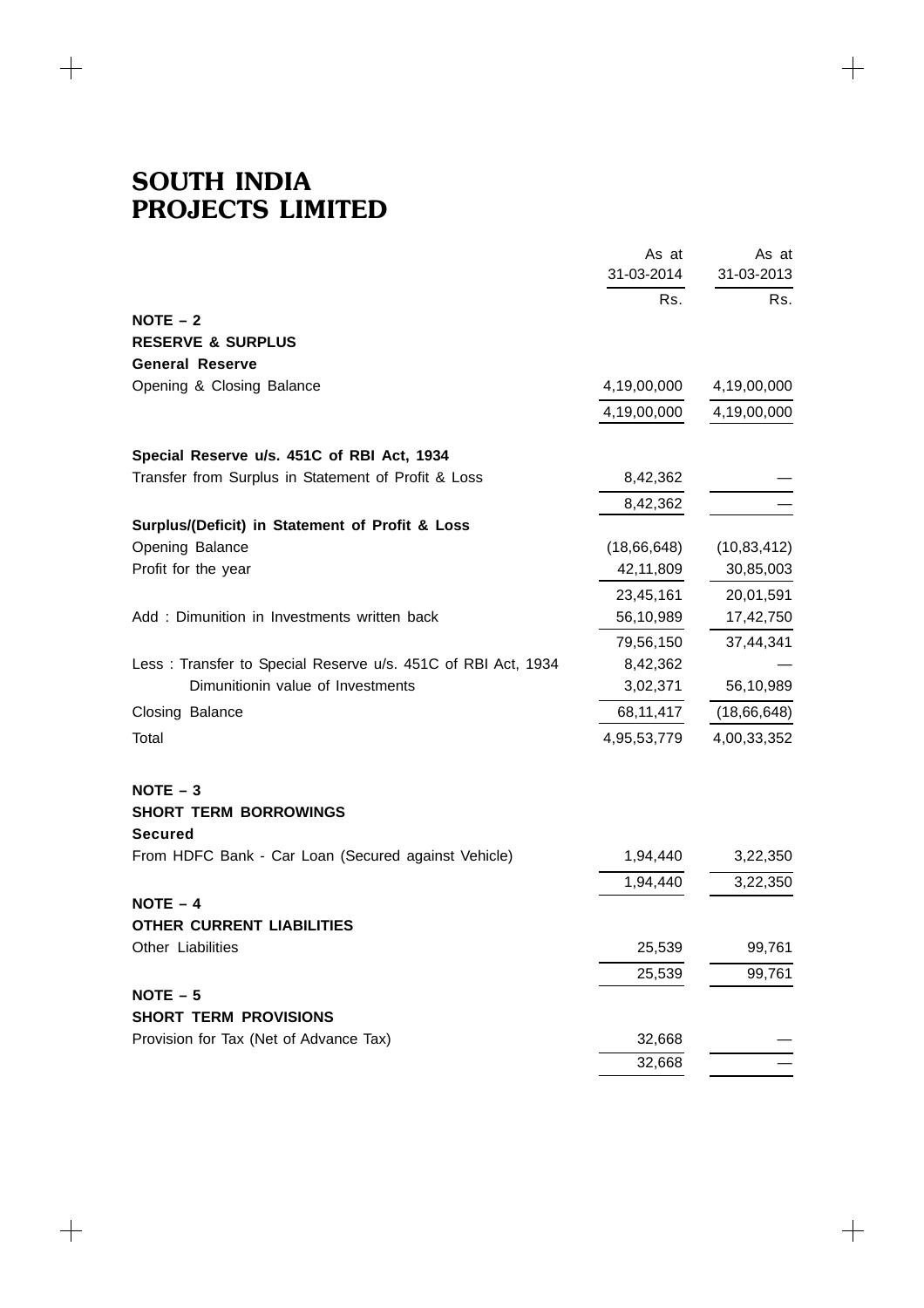SOUTH INDIA<br>PROJECTS LIMITED PROJECTS LIMITED SOUTH INDIA

 $\begin{array}{c} + \end{array}$ 

 $\begin{array}{c} + \end{array}$ 

# **NOTES TO THE FINANCIAL STATEMENTS<br>NOTE – 6<br>FIXED ASSETS NOTES TO THE FINANCIAL STATEMENTS**

**NOTE – 6**

| FIXED ASSETS                |                                |                          |                             |                                        |                               |                        |                              |                               |                                               |              |
|-----------------------------|--------------------------------|--------------------------|-----------------------------|----------------------------------------|-------------------------------|------------------------|------------------------------|-------------------------------|-----------------------------------------------|--------------|
|                             |                                |                          | GROSS BLOCK                 |                                        |                               |                        | DEPRECIATION                 |                               |                                               | NET BLOCK    |
| CLASSIFICATION OF<br>ASSETS | $01 - 04 - 13$<br>As at<br>Rs. | Additions<br>R S.        | Adjustment<br>Rs.<br>Sale / | $31 - 03 - 14$<br>As at<br>Rs.         | Upto<br>$31 - 03 - 13$<br>Rs. | For the<br>year<br>Rs. | on Sale<br>Adjustment<br>RS. | $31 - 03 - 14$<br>Opto<br>Rs. | $31 - 03 - 14$ $31 - 03 - 13$<br>As at<br>Rs. | As at<br>Rs. |
| TANGIBLE                    |                                |                          |                             |                                        |                               |                        |                              |                               |                                               |              |
| Land                        | 52,604                         | I                        | I                           | 52,604                                 | I                             | I                      | I                            | I                             | 52,604                                        | 52,604       |
| Furniture & Fixture         | 14,906                         | I                        | 14,906                      | I                                      | 11,053                        | 697                    | 11,750                       |                               | I                                             | 3,853        |
| Office Equipments           | 1,33,790                       | $\bigg $                 | 1,33,790                    |                                        | 97,923                        | 4,989                  | 1,02,912                     |                               | $\overline{\phantom{a}}$                      | 35,867       |
| Vehicle                     | 6,91,011                       | $\vert$                  | 6,91,011                    | $\bigg $                               |                               | 1,29,398 1,45,402      | 2,74,800                     |                               | $\overline{\phantom{a}}$                      | 5,61,613     |
| Computer                    | 1,59,656                       | 7,833                    | 1,67,489                    | $\begin{array}{c} \hline \end{array}$  | 1,24,039                      | 15,337                 | 1,39,376                     | $\overline{\phantom{a}}$      | $\overline{\phantom{a}}$                      | 35,617       |
| Air-Conditioner             | 68,625                         | $\overline{\phantom{a}}$ | 68,625                      |                                        | 34,951                        | 4,684                  | 39,635                       |                               | $\overline{\phantom{a}}$                      | 33,674       |
| Total                       | 11,20,592                      | 7,833                    | 10,75,821                   | 52,604                                 | 3,97,364 1,71,109             |                        | 5,68,473                     | $\overline{\phantom{a}}$      | 52,604                                        | 7,23,228     |
| Previous Year               | 15,51,074                      | 7,37,475                 |                             | 11,67,957 11,20,592 10,41,631 1,56,149 |                               |                        | 8,00,416                     | 3,97,364                      | 7,23,228                                      |              |

 $\begin{array}{c} + \end{array}$ 

 $\begin{array}{c} + \end{array}$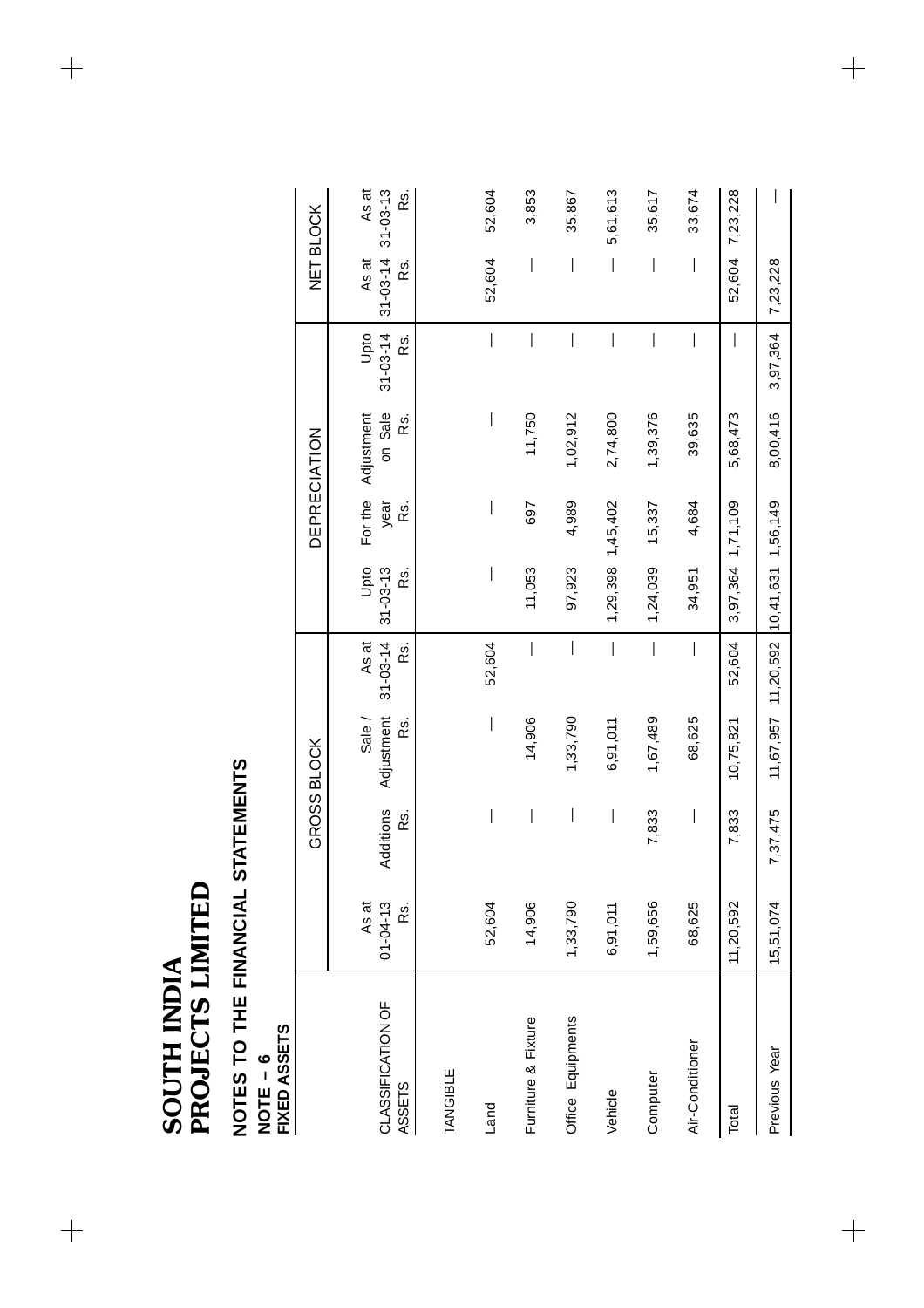$+$ 

# **NOTES TO THE FINANCIAL STATEMENTS**

|                                                              | No. of<br>Shares/Units   | As at<br>31-03-2014 | No. of<br>Shares/Units | As at<br>31-03-2013    |
|--------------------------------------------------------------|--------------------------|---------------------|------------------------|------------------------|
| $NOTE - 7$                                                   |                          | Rs.                 |                        | Rs.                    |
| <b>INVESTMENTS</b>                                           |                          |                     |                        |                        |
| <b>Non-Current Investments</b>                               |                          |                     |                        |                        |
| In Fully Paid-up Equity Shares/Units of                      |                          |                     |                        |                        |
| Rs. 10/- each unless otherwise stated                        |                          |                     |                        |                        |
| <b>QUOTED:</b>                                               |                          |                     |                        |                        |
| Nageshwar Investment Ltd.                                    | 50,400                   | 3,33,984            | 50,400                 | 3,33,984               |
| Utkal Soap Products Ltd.<br>with PKC Stock Broking Pvt. Ltd. |                          |                     | 37,600                 | 94,000                 |
| Assam Co.                                                    |                          |                     | 30,000                 | 4,65,573               |
| Bajaj Auto Ltd.                                              |                          |                     | 1,000                  | 19,46,603              |
| Gas Authority of India Ltd.                                  |                          |                     | 5,000                  | 24,19,066              |
| Reliance Industries Ltd.                                     |                          |                     | 1,500                  | 12,74,678              |
| Tata Steel Ltd.                                              | 50                       | 25,305              | 50                     | 25,305                 |
| L & T Ltd.                                                   |                          |                     | 1,500                  | 22,27,206              |
| JSW Steel Ltd.<br>CIPLA Ltd.                                 | 50<br>1,850              | 52,600<br>7,52,520  | 50<br>2,000            | 52,600<br>8,15,210     |
| Sterlite Inds. Ltd.                                          |                          |                     | 20,000                 | 21,39,001              |
| Jubilant Food Ltd.                                           |                          |                     | 750                    | 7,98,866               |
| Infosys Ltd.                                                 |                          |                     | 1,250                  | 34,01,699              |
| State Bank of India                                          |                          |                     | 900                    | 19,59,850              |
| <b>Kotak Securities Ltd. (PMS)</b>                           |                          |                     |                        |                        |
| HDFC Bank Ltd.<br><b>ITC Ltd.</b>                            |                          |                     | 7,800                  | 12,76,818              |
| Jubilant Life Ltd.                                           | 8,000                    | 15,30,474           | 3,450<br>20,000        | 10,22,397<br>38,26,184 |
| Cairn India Ltd.                                             |                          |                     | 5,000                  | 16,29,621              |
| Tata Steel Ltd.                                              |                          |                     | 10,500                 | 50,79,867              |
|                                                              |                          | 26,94,883           |                        | 3,07,88,526            |
| <b>UNQUOTED:</b>                                             |                          |                     |                        |                        |
| Time Share (2004-1 Unit) of                                  |                          |                     |                        |                        |
| Stearling Holiday Resorts (India) Ltd.                       |                          |                     | 1                      | 1,20,750               |
| AKI Investments Pvt. Ltd.                                    | 33,750                   | 16,97,749           | 49,650                 | 25,04,999              |
| Century Business Ltd.                                        |                          |                     | 90,000                 | 4,50,000               |
| Kailash Soap Pvt. Ltd.                                       |                          |                     | 73,000                 | 10,52,000              |
|                                                              |                          | 43,92,632           |                        | 3,49,16,275            |
| <b>MUTUAL FUND</b><br><b>Kotak Securities Ltd.</b>           |                          |                     |                        |                        |
| Kotak Floater Long Term Growth                               | 7,78,607.935 1,58,53,859 |                     | 2,06,804.9662          | 37,26,755              |
| HDFC Cash Management Fund                                    | 95,03,20.332             | 2,61,02,544         | 1,94,133.307           | 48,27,504              |
|                                                              |                          | 4,63,49,035         |                        | 4,34,70,533            |
| Less: Net Diminition in Market Value                         |                          |                     |                        |                        |
| of Quoted Shares                                             |                          | 3,02,371            |                        | 56,10,989              |
|                                                              |                          | 4,60,46,664         |                        | 3,78,59,544            |
| Aggregate Market Value of Quoted Shares                      |                          | 4,40,14,930         |                        | 3,83,38,507            |

 $\! +$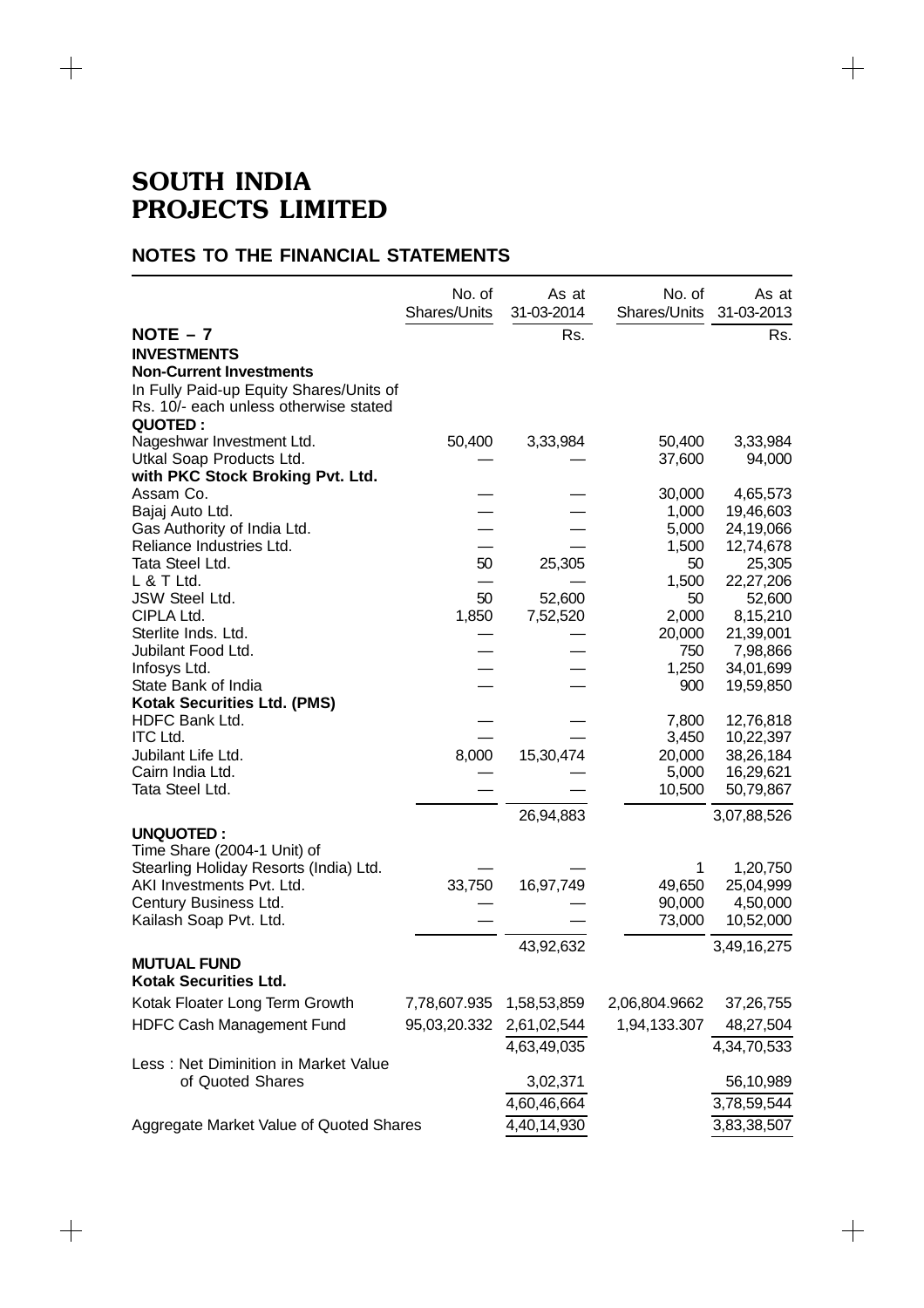$\! +$ 

|                                                     | As at             | As at       |
|-----------------------------------------------------|-------------------|-------------|
|                                                     | 31-03-2014        | 31-03-2013  |
|                                                     | Rs.               | Rs.         |
| $NOTE - 8$                                          |                   |             |
| <b>CASH &amp; CASH EQUIVALENTS</b>                  |                   |             |
| Cash-in-hand (As certified by the Management)<br>a) | 3,491             | 40,231      |
| Balance with Banks - In Current Accounts<br>b)      | 81,77,207         | 2,78,983    |
|                                                     | 81,80,698         | 3,19,214    |
| $NOTE - 9$                                          |                   |             |
| <b>SHORT TERM LOANS &amp; ADVANCES</b>              |                   |             |
| Loans to Others                                     | 1,54,94,410       | 2,03,03,056 |
| Advances recoverable in Cash or in kinds or         |                   |             |
| for value to be received                            | 1,500             | 10,74,565   |
| Advance Income Tax & TDS                            |                   | 87,433      |
| (Net of Provision)                                  |                   |             |
| <b>Security Deposit</b>                             | 17,456            | 22,456      |
|                                                     | 1,55,13,366       | 2,14,87,510 |
|                                                     | <b>Year Ended</b> | Year Ended  |
|                                                     | 31-03-2014        | 31-03-2013  |
|                                                     | Rs.               | Rs.         |
| $NOTE - 10$<br><b>REVENUE FROM OPERATIONS</b>       |                   |             |
| Net Gain on Sale of Investments                     | 51,02,826         | 26,98,696   |
| Interest Received (TDS - Rs. 1,95,955/-)            | 19,59,563         | 38,39,658   |
|                                                     | 70,62,389         | 65,38,354   |
| $NOTE - 11$                                         |                   |             |
| <b>OTHER INCOME</b>                                 |                   |             |
| Dividend                                            | 5,66,583          | 4,26,035    |
| Profit on Sale of Vehicle                           |                   | 96,638      |
|                                                     | 5,66,583          | 5,22,673    |

# **NOTES TO THE FINANCIAL STATEMENTS**

 $\begin{tabular}{c} \top \end{tabular}$ 

 $\!+\!$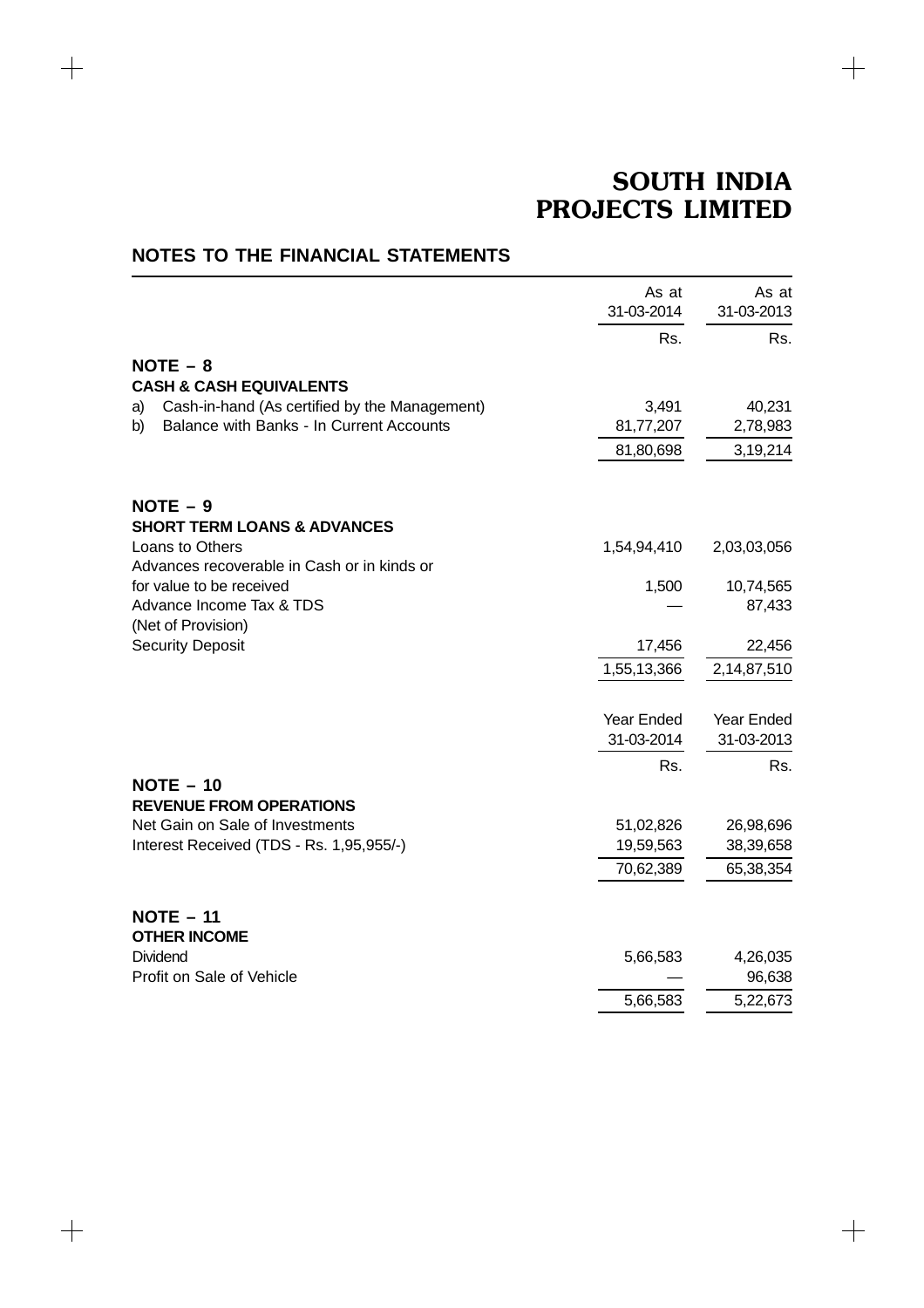$\begin{array}{c} + \end{array}$ 

 $+$ 

# **NOTES TO THE FINANCIAL STATEMENTS**

|                                                 | Year Ended<br>31-03-2014 | Year Ended<br>31-03-2013 |
|-------------------------------------------------|--------------------------|--------------------------|
| $NOTE - 12$                                     | Rs.                      | Rs.                      |
| <b>LOSS ON SALE OF INVESTMENT AND ASSETS</b>    |                          |                          |
| Loss on Sale of Investments                     |                          | 6,41,557                 |
| Loss in F & O                                   | 4,88,474                 |                          |
| Loss on Sale of Tangible Assets                 | 23,348                   |                          |
|                                                 | 5, 11, 822               | 6,41,557                 |
| $NOTE - 13$<br><b>EMPLOYEE BENEFIT EXPENSES</b> |                          |                          |
| Salary & Other Benefits to Staff                | 84,510                   | 77,524                   |
| Director's Remuneration                         | 3,00,000                 | 6,00,000                 |
|                                                 | 3,84,510                 | 6,77,524                 |
| $NOTE - 14$<br><b>FINANCE COST</b>              |                          |                          |
| Finance Charges on Motor Car Loan               | 30,238                   | 31,444                   |
|                                                 | 30,238                   | 31,444                   |
|                                                 |                          |                          |

 $\! +$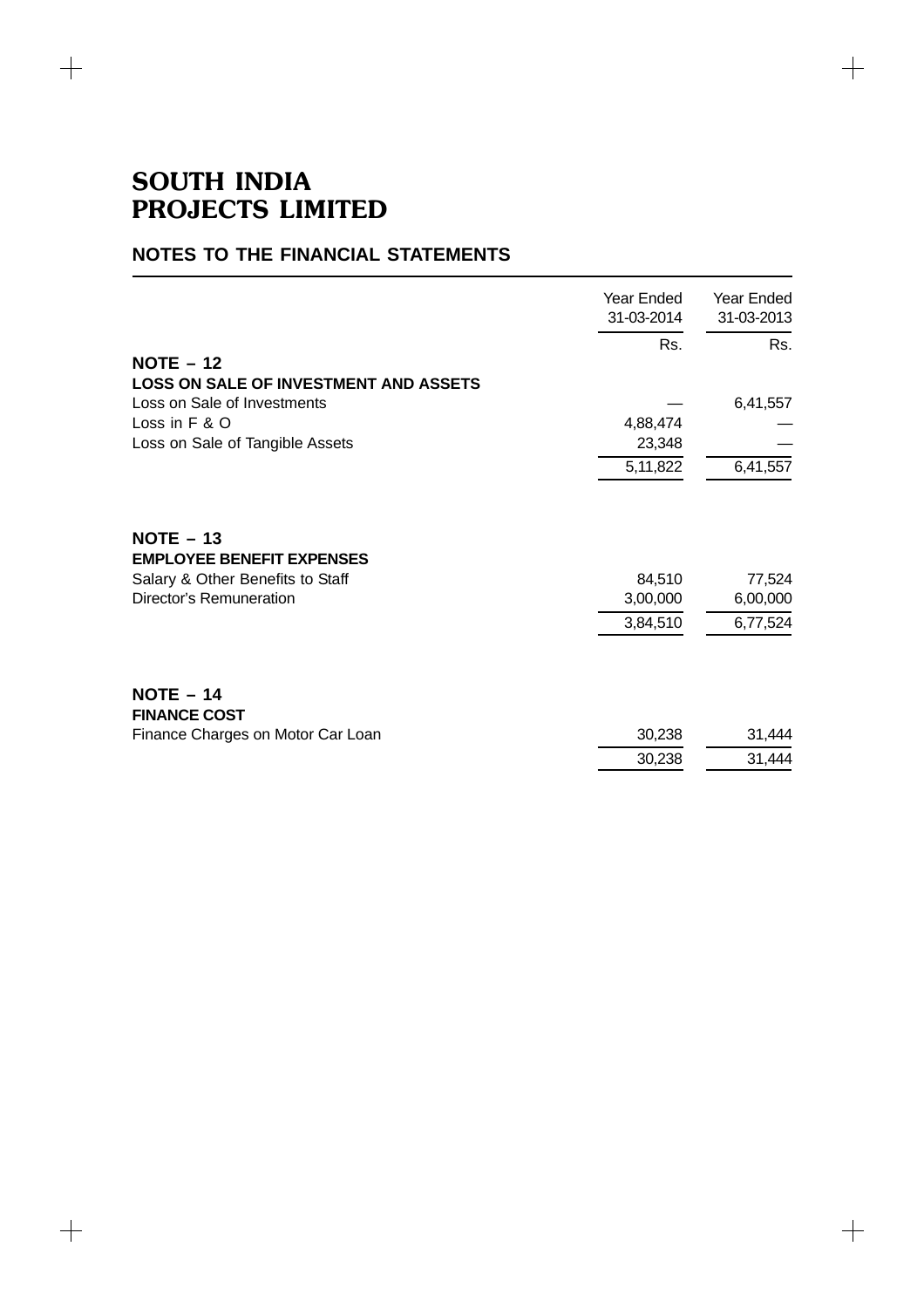$\! +$ 

|                                    |       | Year Ended<br>31-03-2014 |       | Year Ended<br>31-03-2013 |
|------------------------------------|-------|--------------------------|-------|--------------------------|
|                                    |       | Rs.                      |       | Rs.                      |
| $NOTE - 15$                        |       |                          |       |                          |
| <b>OTHER EXPENSES</b>              |       |                          |       |                          |
| Advertisement                      |       | 5,544                    |       | 6,315                    |
| Printing & Stationery              |       | 21,191                   |       | 14,042                   |
| Rent                               |       | 24,000                   |       | 24,000                   |
| Donation                           |       |                          |       | 1,00,000                 |
| Subscription                       |       | 5,618                    |       | 14,045                   |
| Professional Tax                   |       | 5,000                    |       | 5,000                    |
| Professional & Service Charges     |       | 40,365                   |       | 33,982                   |
| <b>Demat Charges</b>               |       | 26,235                   |       | 29,208                   |
| <b>General Expenses</b>            |       | 26,205                   |       | 5,763                    |
| <b>Bank Charges</b>                |       | 1,055                    |       | 409                      |
| Legal Charges                      |       |                          |       | 13,050                   |
| <b>Accounting Charges</b>          |       | 9,900                    |       | 8,700                    |
| <b>Computer Charges</b>            |       | 11,034                   |       | 24,390                   |
| Postage & Telegram                 |       | 2,060                    |       | 3,465                    |
| <b>Brokerage &amp; Commission</b>  |       |                          |       | 2,07,533                 |
| <b>Travelling &amp; Conveyance</b> |       | 9,641                    |       | 4,581                    |
| <b>Books &amp; Periodicals</b>     |       | 590                      |       | 570                      |
| <b>Medical Expenses</b>            |       | 27,818                   |       | 52,367                   |
| <b>Business Promotion</b>          |       | 48,965                   |       | 50,919                   |
| Rates & Taxes                      |       | 12,132                   |       | 11,424                   |
| Custody Fees (PMS & NSDL)          |       | 6,741                    |       | 8,483                    |
| <b>Depository Fees</b>             |       | 7,022                    |       |                          |
| Management Fees (PMS)              |       | 1,12,360                 |       | 1,12,535                 |
| Insurance                          |       | 9,605                    |       |                          |
| <b>Telephone Charges</b>           |       | 77,117                   |       | 67,802                   |
| Vehicle Maintenance                |       | 2,26,977                 |       | 3,06,966                 |
| Repair & Maintenance               |       |                          |       | 5,900                    |
| Annual Maintenance Charges         |       | 10,936                   |       | 15,337                   |
| <b>Bad Debts Written-off</b>       |       |                          |       | 1,81,836                 |
| Auditor's Remuneration:            |       |                          |       |                          |
| - as Audit Fees                    | 9,000 |                          | 9,000 |                          |
| - for Other Services               | 4,500 | 13,500                   | 4,500 | 13,500                   |
|                                    |       | 7,41,611                 |       | 13,22,122                |

# **NOTES TO THE FINANCIAL STATEMENTS**

 $\begin{tabular}{c} \top \end{tabular}$ 

 $\!+\!$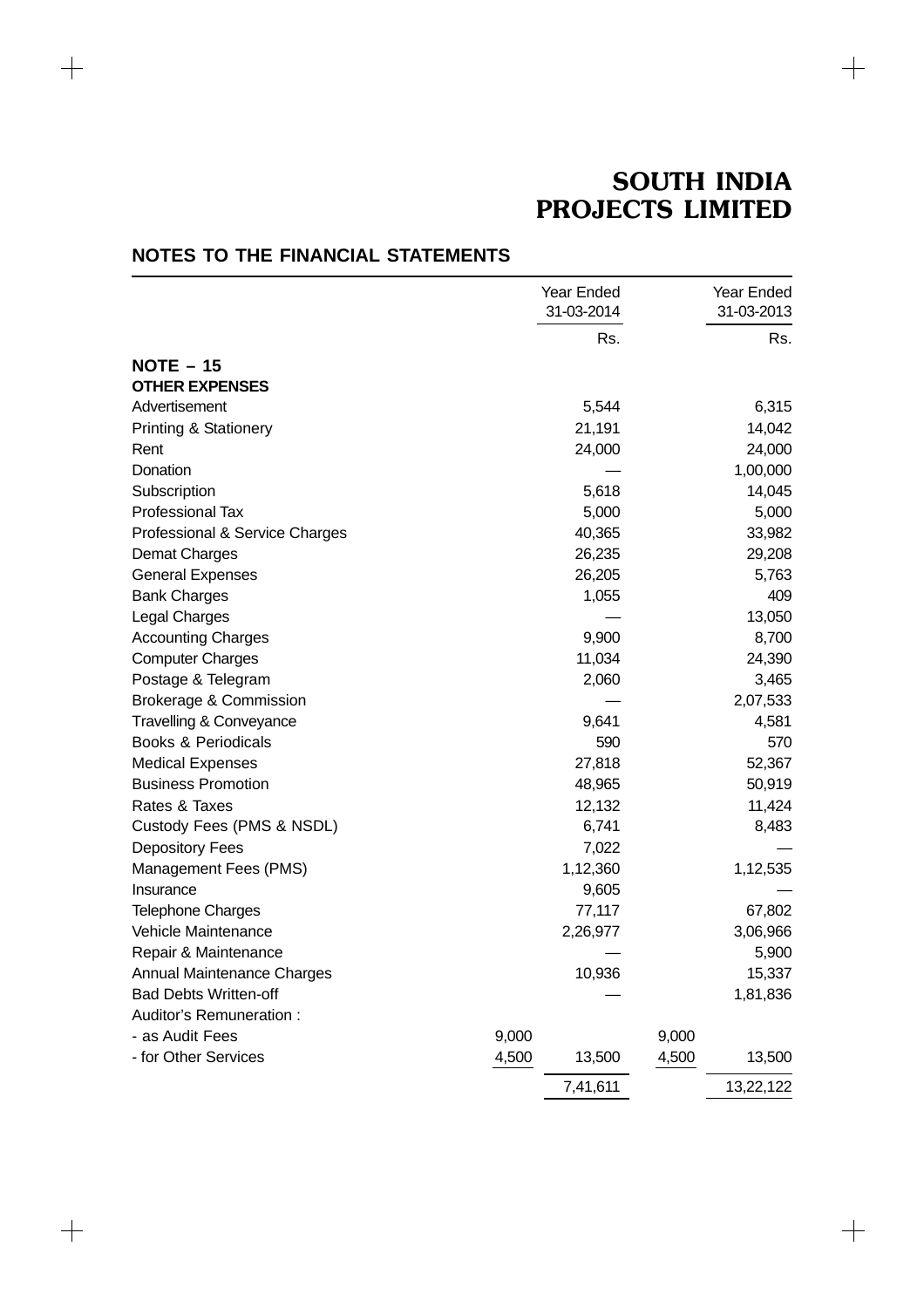# **NOTES TO THE FINANCIAL STATEMENTS NOTE – 16**

- 1. Significant Accounting Policies :
	- i) Recognition of Income & Expenditure :
		- Income and Expenditure are generally accounted on accrual as they are earned or incurred.The financial statements have been prepared under the historical cost convention, in accordance with accounting principles generally accepted in India and comply the mandatory Accounting Standard (AS) notified by the Central Government and relevant provisions of the Companies Act,1956.
	- ii) The Company is a Non Banking Financial Company (NBFC) and has thus complied with the Prudential norms relating to the Income Recognition, Accounting Standards, Assets classification and Provisioning of Bad & Doubtful Debts as applicable to it.
	- iii) Fixed Assets are stated at cost less Depreciation.
	- iv) Depreciation of Fixed Assets has been calculated on Written Down Value basis at the rates prescribed under Schedule XIV of the Companies Act, 1956.
	- v) Investment is stated at Cost and classified as Long-term Investment.
	- vi) (i) Provision for Income-tax is made in accordance with the Income-tax Act, 1961.
		- (ii) As per A.S.-22, Deferred Tax is recognized on timing differences, being the differences between taxable and accounting income and capable of reversal in subsequent periods. Deferred Tax Assets subject to prudence are recognised and carried forward only to the extent that there is a reasonable certainty that sufficient future taxable income will be available for realisation of such deferred assets.

vii) Impairment is ascertained at each Balance Sheet date and recognized accordingly, if any.

- 2. Other Notes :
	- i) Sundry Creditors, Debtors and Advances are subject to confirmation.
	- ii) Segment Reporting :

The Company is engaged primarily in the business of Financing/Investment in Shares and Securities accordingly there are no separate reportable segments as per A.S. 17.

iii) "Related Party Discloser" under A.S.-18 :

(To the extent of transaction)

- a) Particulars of Related Parties
	- i) Key Management Personnel Sri J. P. Tantia Director
	- ii) Associate AKI Investment Pvt. Ltd.

– Century Business Ltd.

b) Transactions Details -

| <b>Particulars</b>      | Key Management Personnel | <b>Associate</b> | Total        |
|-------------------------|--------------------------|------------------|--------------|
| Remuneration            | $3.00.000/-$             | <b>NIL</b>       | $3.00.000/-$ |
| Rent Paid               | NIL                      | 24.000/-         | 24.000/-     |
| Sale of Tangible Assets | NIL                      | $4.84.000/-$     | 4,84,000/-   |

iv) There is no amount due to Micro, Small and Medium Enterprise as on 31-03-2014.

v) Previous year figures have been regrouped/reclassified to conform to this year's classification.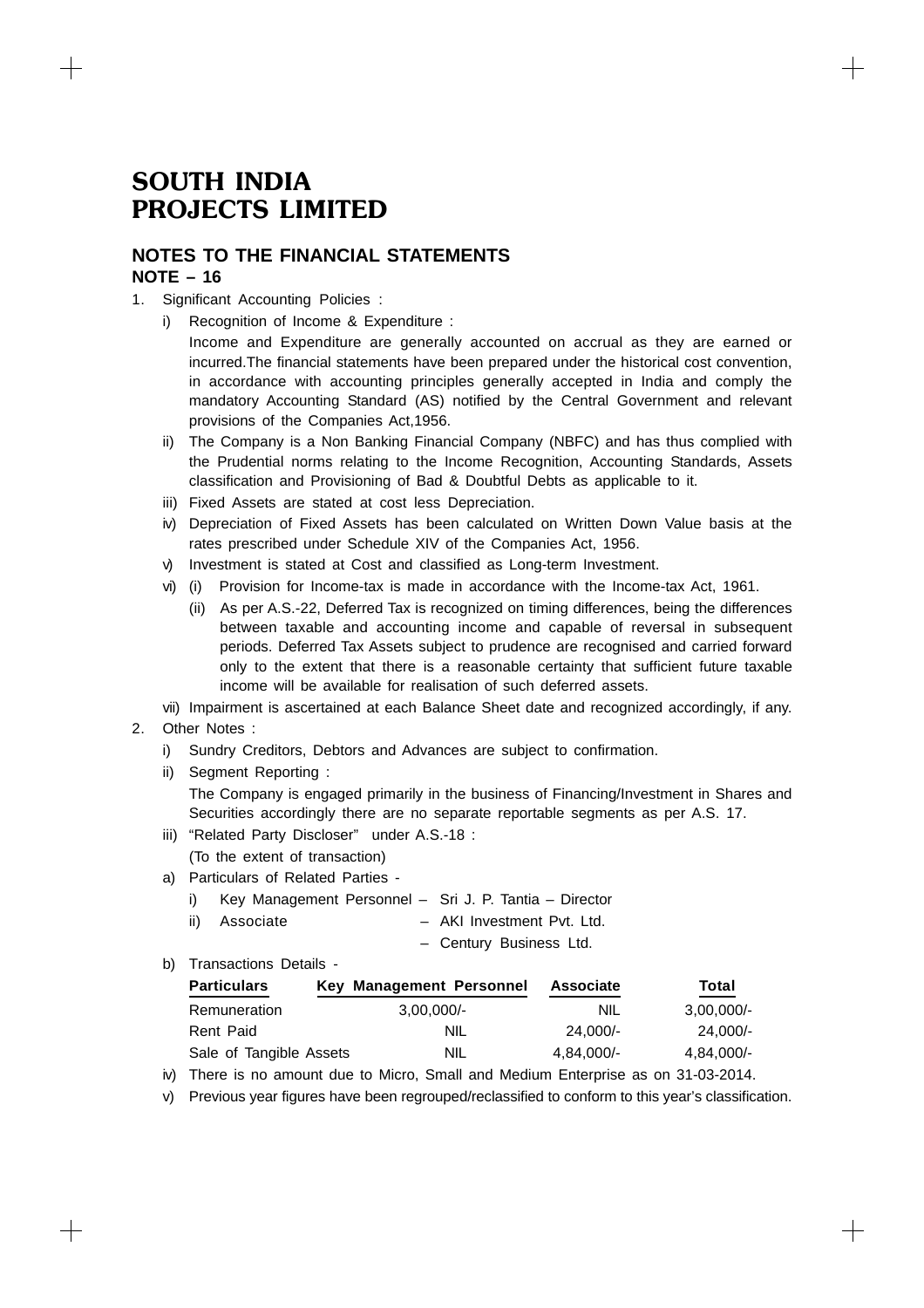$+$ 

# **CASH FLOW STATEMENT FOR THE YEAR ENDED 31ST MARCH, 2014** Amount Rs. in Lakhs

|    |                                                                                        |   |         | 31-03-2014 31-03-2013 |
|----|----------------------------------------------------------------------------------------|---|---------|-----------------------|
| A) | <b>CASH FLOW FROM OPERATING ACTIVITIES :</b>                                           |   |         |                       |
|    | Net Profit before Tax and Extra Ordinary items                                         |   | 57.89   | 42.32                 |
|    | <b>Adjustment For:</b>                                                                 |   |         |                       |
|    | Add :<br>Depreciation                                                                  |   | 1.71    | 15.61                 |
|    | <b>Interest Paid</b>                                                                   |   | 0.30    | 0.34                  |
|    | Loss on Sale of Investments                                                            |   | 4.88    | 6.43                  |
|    | Loss on Sale of Tangible Fixed Assets                                                  |   | 0.24    |                       |
|    | Less: Dividend Income                                                                  |   | 5.66    | 4.26                  |
|    | Interest Income                                                                        |   | 19.59   | 38.40                 |
|    | Profit on Sale of Investment                                                           |   | 51.02   | 8.05                  |
|    | Operating Profit before Working Capital Changes<br><b>Adjustment For:</b>              |   | (11.25) | (0.09)                |
|    | 1.<br>Increase / Decrease in Other Advances                                            |   | 58.87   | (9.36)                |
|    | 2.<br>Increase / Decrease in Sundry Debtors                                            |   |         |                       |
|    | Increase / Decrease in Sundry Creditors<br>3.                                          |   |         |                       |
|    | Increase / Decrease in Other Liability/Provision<br>4.                                 |   | (0.74)  | 0.53                  |
|    | Net Cash Flow from operating activities before Extra Ordinary Items                    |   | 46.88   | (8.92)                |
|    | Income Tax Paid/Refund                                                                 |   | (14.05) | 3.84                  |
| B) | Net Cash Flow from Operating Activities<br><b>CASH FLOW FROM INVESTING ACTIVITIES:</b> | A | 32.83   | (5.08)                |
|    | Inflow:                                                                                |   |         |                       |
|    | Diminution in value of Investments                                                     |   |         | (56.11)               |
|    | Sale of Investments                                                                    |   | 22.24   |                       |
|    | Sale of Tangible Fixed Assets                                                          |   | 4.84    |                       |
|    | Loss on Sale of Investments                                                            |   | (4.88)  |                       |
|    | Interest Income                                                                        |   | 19.59   | 38.40                 |
|    | Dividend Income                                                                        |   | 5.66    | 4.26                  |
|    | Outflow:                                                                               |   |         |                       |
|    | Purchase of Fixed Assets                                                               |   | (0.08)  | (2.14)                |
|    | Purchase of Investments                                                                |   |         |                       |
|    | Loans given                                                                            |   |         |                       |
|    | Net Cash used in Investing Activities                                                  | B | 47.37   | (11.32)               |
| C) | <b>CASH FLOW FROM FINANCING ACTIVITIES :</b>                                           |   |         |                       |
|    | Inflow:                                                                                |   |         |                       |
|    | Proceeds of Borrowing                                                                  |   |         |                       |
|    | Outflow:                                                                               |   |         |                       |
|    | Repayment of Borrowing                                                                 |   | (1.28)  | (3.22)                |
|    | <b>Interest Paid</b>                                                                   |   | (0.30)  | 0.34                  |
|    | Net Cash used in Financing Activities                                                  | C | (1.58)  | (2.88)                |
|    | Net Increase / Decrease in Cash and Cash Equivalent A+B+C                              |   | 78.62   | (19.28)               |
|    | Cash & Cash Equivalents as at 01-04-2013 Opening Balance                               |   | 3.19    | 22.47                 |
|    | Cash & Cash Equivalents as at 01-04-2013 Closing Balance                               |   | 81.81   | 3.19                  |
|    |                                                                                        |   |         |                       |

As per our Report of even date annexed For **S. K. SONI & CO.**

| 36, Strand Road       |
|-----------------------|
| Kolkata-700 001       |
| Dated: 30th May, 2014 |

 $+$ 

 $\qquad \qquad +$ 

*Chartered Accountants* (Firm Regn. No. 307168E) **J. P. TANTIA S. K. SONI**<br>*Proprietor* Membership No. 012800

**A. KEJRIWAL**<br>Directors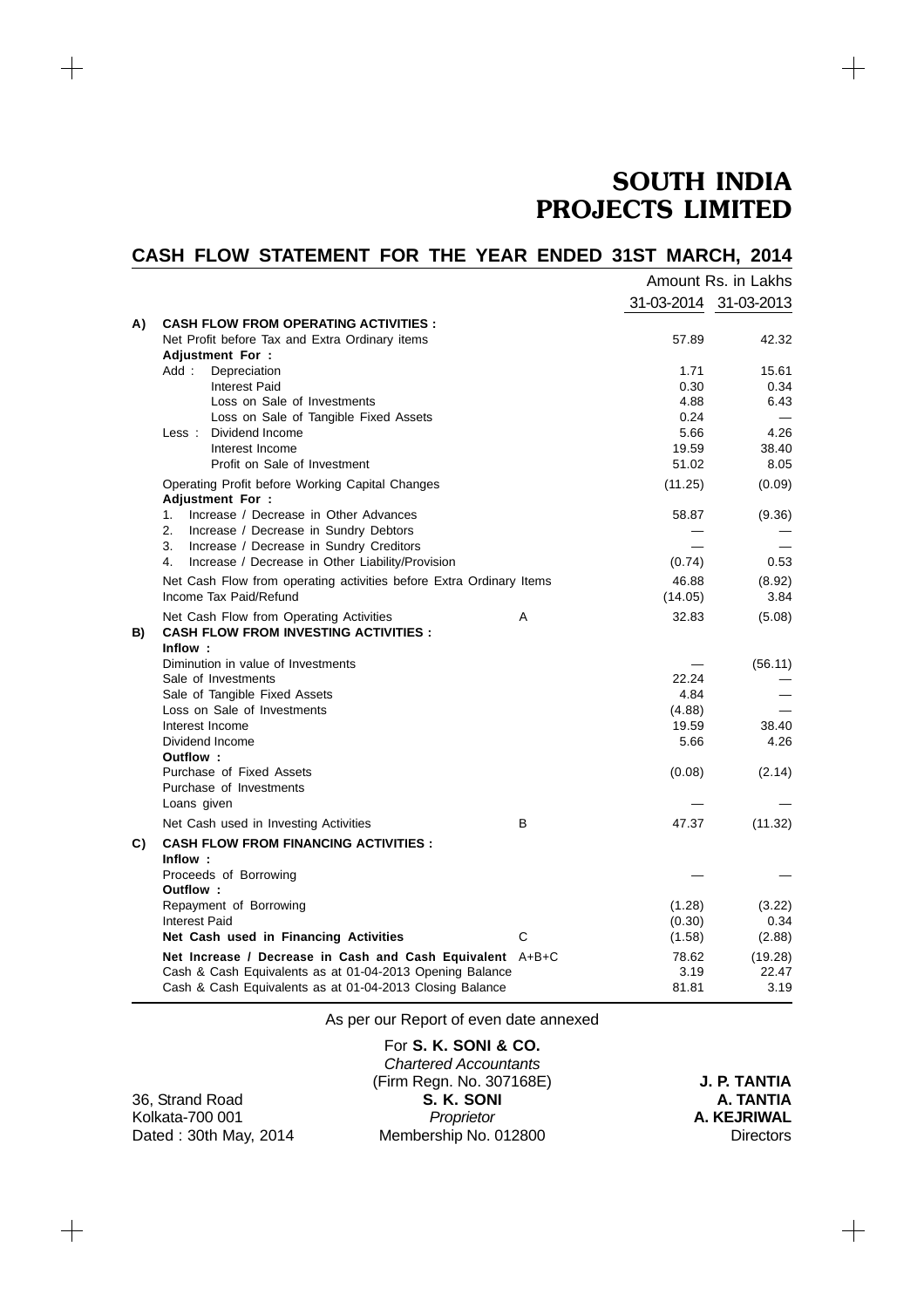$+$ 

 $+$ 

### **DISCLOSURE OF DETAILS AS REQUIRED BY PARA 9BB OF NON BANKING FINANCIAL COMPANIES PRUDENTIAL NORMS (RESERVE BANK) DIRECTIONS, 1998.**

 $+$ 

|                                                                | Rs. in Lacs                               |                    |
|----------------------------------------------------------------|-------------------------------------------|--------------------|
| <b>PARTICULARS</b>                                             | Amount<br>Outstanding<br>as on 31-03-2014 | Amount<br>over due |
| <b>LIABILITIES SIDE :-</b>                                     |                                           |                    |
| LOANS AND ADVANCES AVAILED BY THE<br>(1)                       |                                           |                    |
| <b>COMPANY INCLUSIVE OF INTEREST THEREON:</b>                  |                                           |                    |
| (a) Secured Debentures/Bonds                                   |                                           |                    |
| (b) Deferred Credits                                           |                                           |                    |
| (c) Term Loan                                                  |                                           |                    |
| (d) Intercorporate Loans & Borrowings                          |                                           |                    |
| (e) Commercial Papers                                          |                                           |                    |
| (f) Public Deposit                                             |                                           |                    |
| (g) Other Loans (Specify Nature)                               |                                           |                    |
| BREAK-UP OF 1(g) ABOVE<br>(2)<br>(OUTSTANDING PUBLIC DEPOSITS) | N.A.                                      | N.A.               |
| <b>ASSETS SIDE:</b>                                            |                                           |                    |
| BREAK-UP OF LOANS & ADVANCES GIVEN :<br>(3)                    |                                           |                    |
| (Other than those included in (4) below)                       |                                           |                    |
| Unsecured                                                      | 210.06                                    |                    |
| BREAK-UP OF LEASED ASSETS & STOCK<br>(4)                       |                                           |                    |
| ON HIRE AND HYPOTHECATION LOANS                                |                                           |                    |
| COUNTING TOWARDS EL/HP ACTIVITIES                              | N.A.                                      |                    |
| <b>BREAK-UP OF INVESTMENTS</b>                                 |                                           |                    |
| (5)<br><b>CURRENT INVESTMENTS / STOCK-IN-TRADE</b>             |                                           |                    |
| QUOTED:<br>(i)                                                 |                                           |                    |
| <b>Shares Equity</b><br>(a)                                    | <b>NIL</b>                                |                    |
| (b) Debentures and Bonds                                       |                                           |                    |
| (c) Unit of Mutual Funds                                       |                                           |                    |
| (d) Govt. Securities                                           |                                           |                    |
| (e)<br>Others (Please Specify)                                 |                                           |                    |
| UNQUOTED:<br>(ii)                                              |                                           |                    |
| (a) Shares Equity                                              |                                           |                    |
| (b) Debentures and Bonds                                       |                                           |                    |
| Unit of Mutual Funds<br>(c)                                    |                                           |                    |
| Govt. Securities<br>(d)                                        |                                           |                    |
| Others (Please Specify)<br>(e)                                 |                                           |                    |